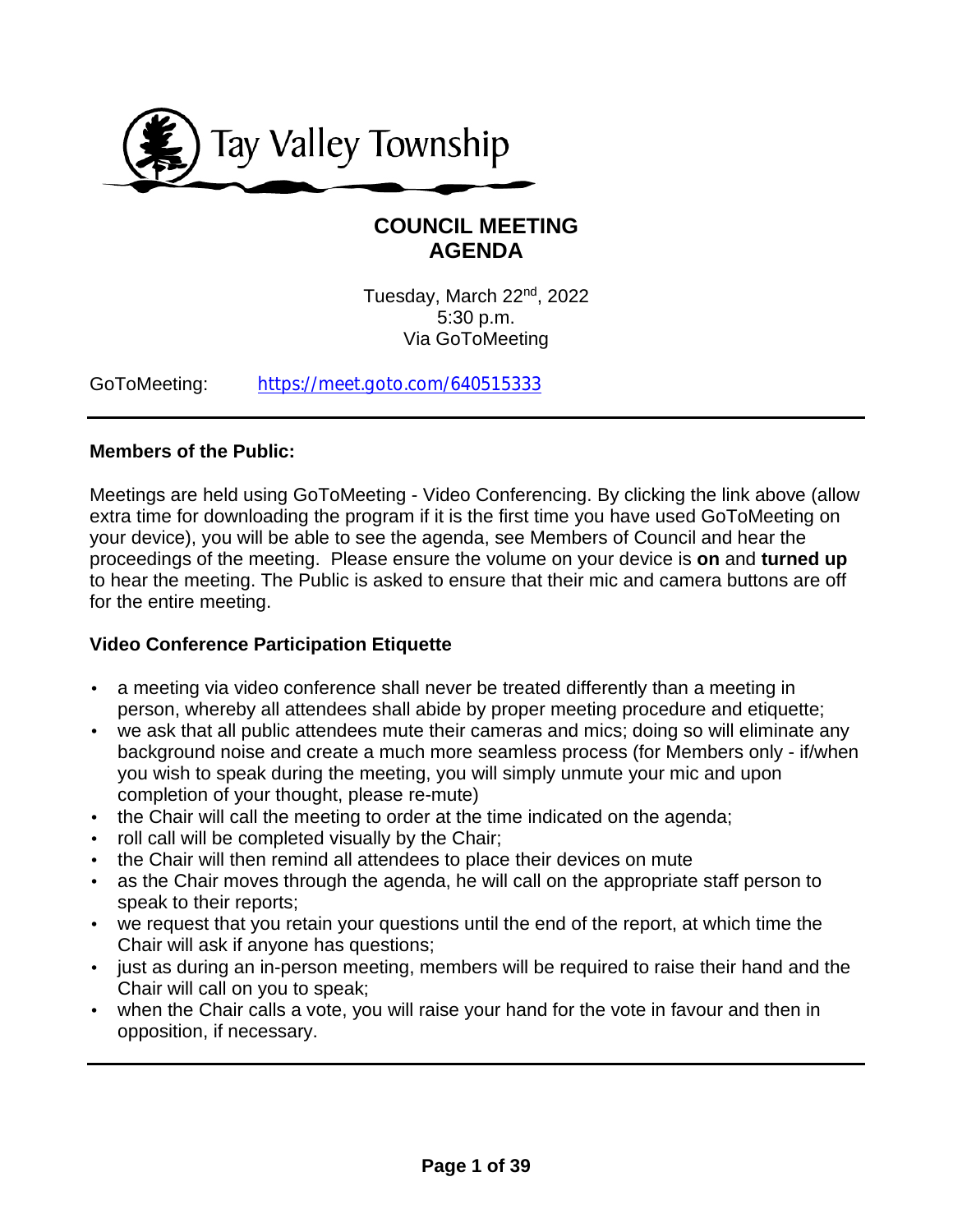#### *Chair, Reeve Brian Campbell*

#### **1. CALL TO ORDER**

i) Roll Call

#### **2. AMENDMENTS/APPROVAL OF AGENDA**

#### **3. DISCLOSURE OF PECUNIARY INTEREST AND/OR CONFLICT OF INTEREST AND GENERAL NATURE THEREOF**

#### **4. APPROVAL OF MINUTES**

i) **Council Meeting – February 22nd, 2022** *[– attached, page](#page-11-0) 12.* 

*Suggested Motion by Councillor Rob Rainer/Councillor RoxAnne Darling: "THAT, the minutes of the Council Meeting held on February 22nd, 2022, be approved as circulated."*

#### ii) **Committee of the Whole Meeting – March 8th, 2022** *[– attached, page 19.](#page-18-0)*

*Suggested Motion by Councillor RoxAnne Darling/Councillor Mick Wicklum: "THAT, the minutes of the Committee of the Whole Meeting held on March 8th, 2022, be approved as circulated."*

#### **5. DELEGATIONS & PRESENTATIONS**

None.

#### **6. CORRESPONDENCE**

None.

#### **7. MOTIONS**

#### i) **Report #PW-2022-007 – Waste Disposal Site Annual Reports.**

*Suggested Motion by Councillor Mick Wicklum/Councillor Fred Dobbie: "THAT, Report #PW-2022-07 – 2021 Waste Disposal Site Annual Report be received as information;*

*AND THAT, staff be directed to submit the 2021 Annual Reports for the Glen Tay, Maberly and Stanleyville sites to the Ministry of the Environment, Conservation and Parks before the March 31st, 2022 deadline, to be in conformity with the Certificates of Approval for each site."*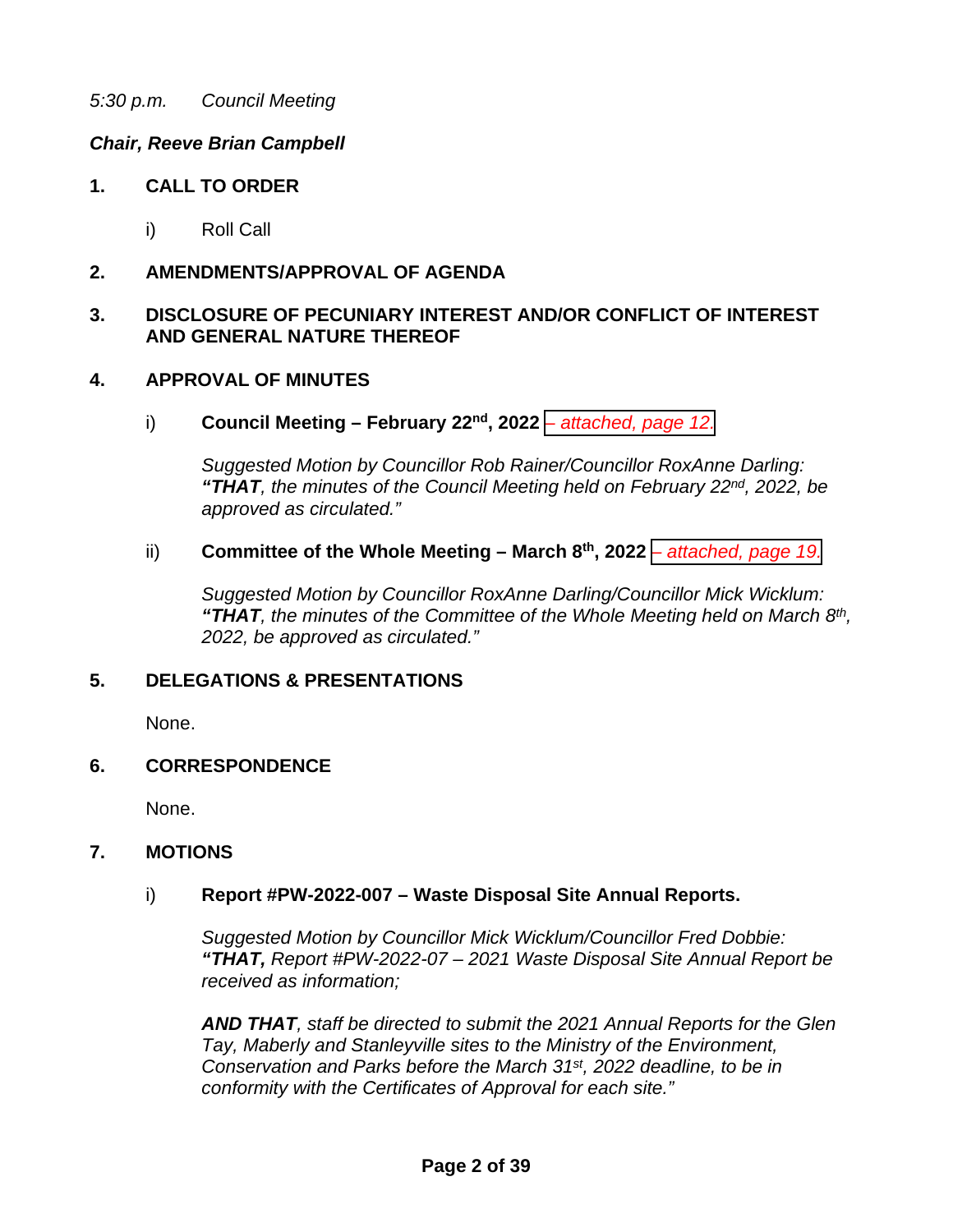## ii) **Report #PD-2022-09 – Severance Application – Cook (B21-120/121/122).**

*Suggested Motion by Councillor Fred Dobbie/Deputy Reeve Barrie Crampton: "THAT, the Council of Tay Valley Township recommend to the Land Division Committee of Lanark County that the Severance Applications for Cook B21/120/121/122 (Con 4, Part Lot 12, geographic Township of Bathurst), for three new lots be approved subject to the following conditions:*

*That, the balance of any outstanding taxes, including penalties and interest, (and any local improvement charges, if applicable) shall be paid to the Township;*

*That, the applicant pays any outstanding fees to the Township prior to final approval;*

*That, two (2) copies of an acceptable reference plan (or legal description) and transfer document be submitted to the Township for each severance, both hard copy and electronically;*

*That, payment for each lot shall be made to Tay Valley Township representing Cash-in-Lieu of Parklands;*

*That, the lot proposed in B21/120 be subject to a development agreement that identifies a development envelope for a dwelling 30m from the wetland; indicates that a permit from the RVCA will be required to cross the stream/wetland with a driveway; and that no development will occur in the wetland. The lot proposed in B21/122 also be subject to a development agreement to delineate a developable envelope south of the marine/leda clays on the property;*

*That, the applicant shall obtain entrance permits and Civic Address Numbers for the severed lots from the Township; and*

*That, sufficient lands shall be dedicated to the Township along the frontage of the lots to be severed in order to meet the Township's road widening requirements at no cost to the Township, if required. These requirements may also include sight triangles on parcels adjacent to existing public or private roads."*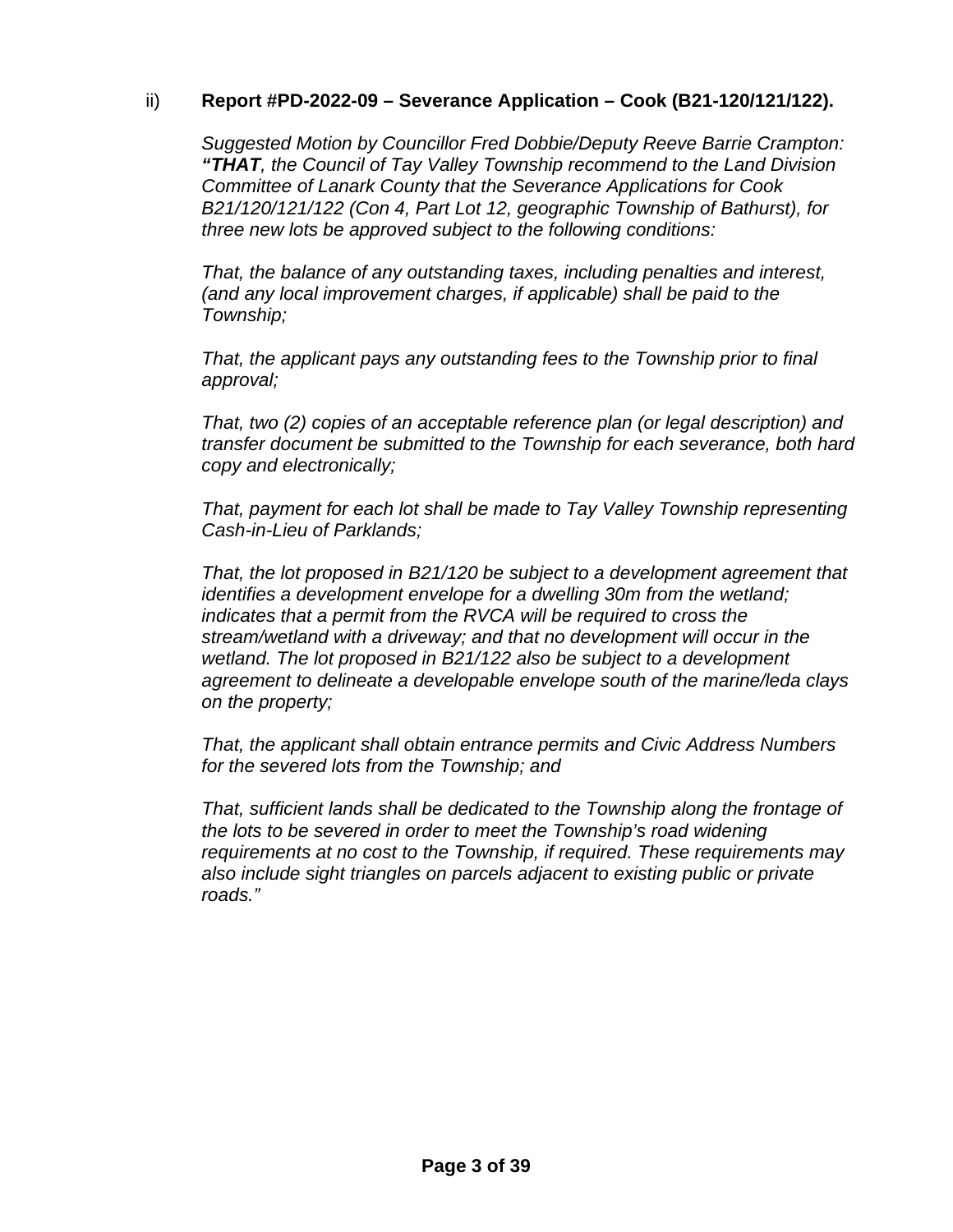#### iii) **Report #PD-2022-10 – Severance Application – Berga and Hall (B21/168/169).**

*Suggested Motion by Deputy Reeve Barrie Crampton/Councillor Gene Richardson:* 

*"THAT, the Council of Tay Valley Township recommend to the Land Division Committee of Lanark County that the Severance Applications for Concession 5 Lot, 1 geographical Township of North Burgess known as 445 Winton Lane (Roll Number 91102502400), for two lot additions be approved subject to the following conditions:*

*That, the balance of any outstanding taxes, including penalties and interest, (and any local improvement charges, if applicable) shall be paid to the Township.* 

*That, the applicant pays any outstanding fees to the Township prior to final approval of the severances.*

*That, two (2) copies of an acceptable reference plan (or legal description) and transfer document be submitted to the Township for the severances, both hard copy and electronically.*

*That, undersized lot area be recognized through minor variances or zoning amendments for the lots created by the lot additions from B21/168 and 169."*

#### iv) **Report #PD-2022-11 – Severance Application – Jacob and Lindstrom (B21/194).**

*Suggested Motion by Councillor Gene Richardson/Councillor Beverley Phillips: "THAT, the Council of Tay Valley Township recommend to the Land Division Committee of Lanark County that the Severance Application for Lorna Jacobs and Terry Lindstrom B21/194 (Concession 6, Part Lot 5 and 6 geographic Township of North Burgess) roll number 091191101000120, 102 Lee Trail Lane*  for an easement for utility purposes in favour of lands at 179 Lee Trail Lane, *owned by Griff Jones, be approved subject to the following conditions:*

*That, the balance of any outstanding taxes, including penalties and interest, (and any local improvement charges, if applicable) shall be paid to the Township.* 

*That, the applicant pays any outstanding fees to the Township prior to final approval of the severance.*

*That, two (2) copies of an acceptable reference plan (or legal description) and transfer document be submitted to the Township for the severance, both hard copy and electronically."*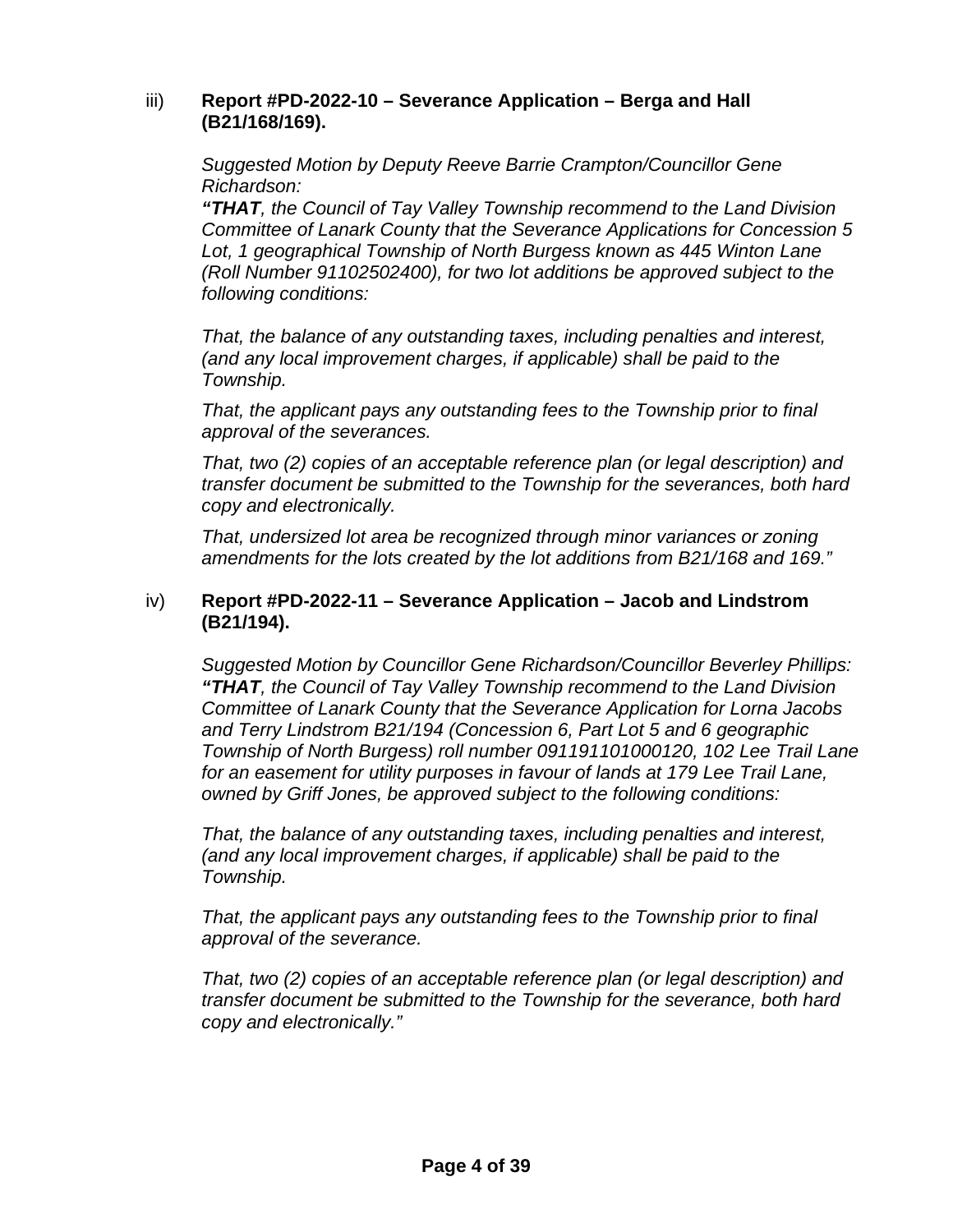## v) **Report #PD-2022-12 – Severance Application – Lee (B21/193).**

*Suggested Motion by Councillor Beverley Phillips/Councillor Rob Rainer: "THAT, the Council of Tay Valley Township recommend to the Land Division Committee of Lanark County that the Severance Application for Regan Lee B21/193 (Concession 6, Part Lot 6 geographic Township of North Burgess) roll number 091191101000100, 364 Blair Poole Lane for an easement for utility purposes in favour of lands at 179 Lee Trail Lane, owned by Griff Jones, be approved subject to the following conditions:*

*That, the balance of any outstanding taxes, including penalties and interest, (and any local improvement charges, if applicable) shall be paid to the Township.* 

*That, the applicant pays any outstanding fees to the Township prior to final approval of the severance.*

*That, two (2) copies of an acceptable reference plan (or legal description) and transfer document be submitted to the Township for the severance, both hard copy and electronically."*

#### vi) **Report #PD-2022-13 – Follow-Up to ROMA Delegation with Minister of Energy Community Net Metering to Support Community-Based Energy Systems in Rural Areas.**

*Suggested Motion by Councillor Rob Rainer/Councillor RoxAnne Darling: "THAT, the Council of the Corporation of Tay Valley Township request the Province to:*

- *i) amend the Ontario Regulation for Net Metering to allow demonstration of community net metering projects with multiple account holders so that smaller and remote communities can participate in small scale & distributed generation of electricity;*
- *ii) provide access through community net metering for residents in Tay Valley Township and other rural communities who cannot sell power back to the Hydro One electrical grid due to Hydro's infrastructure deficiencies; and*
- i) *permit both commercial and non-profit entities to operate generation or storage and play a lead role in forming net metering community groups."*

#### vii) **Report #PD-2022-14 – One-Foot Reserve Along a Township Road.**

*Suggested Motion by Councillor RoxAnne Darling/Councillor Mick Wicklum: "THAT, a One-foot Reserve Guideline for previously unopened road allowances that are assumed into the Township Road system be approved."*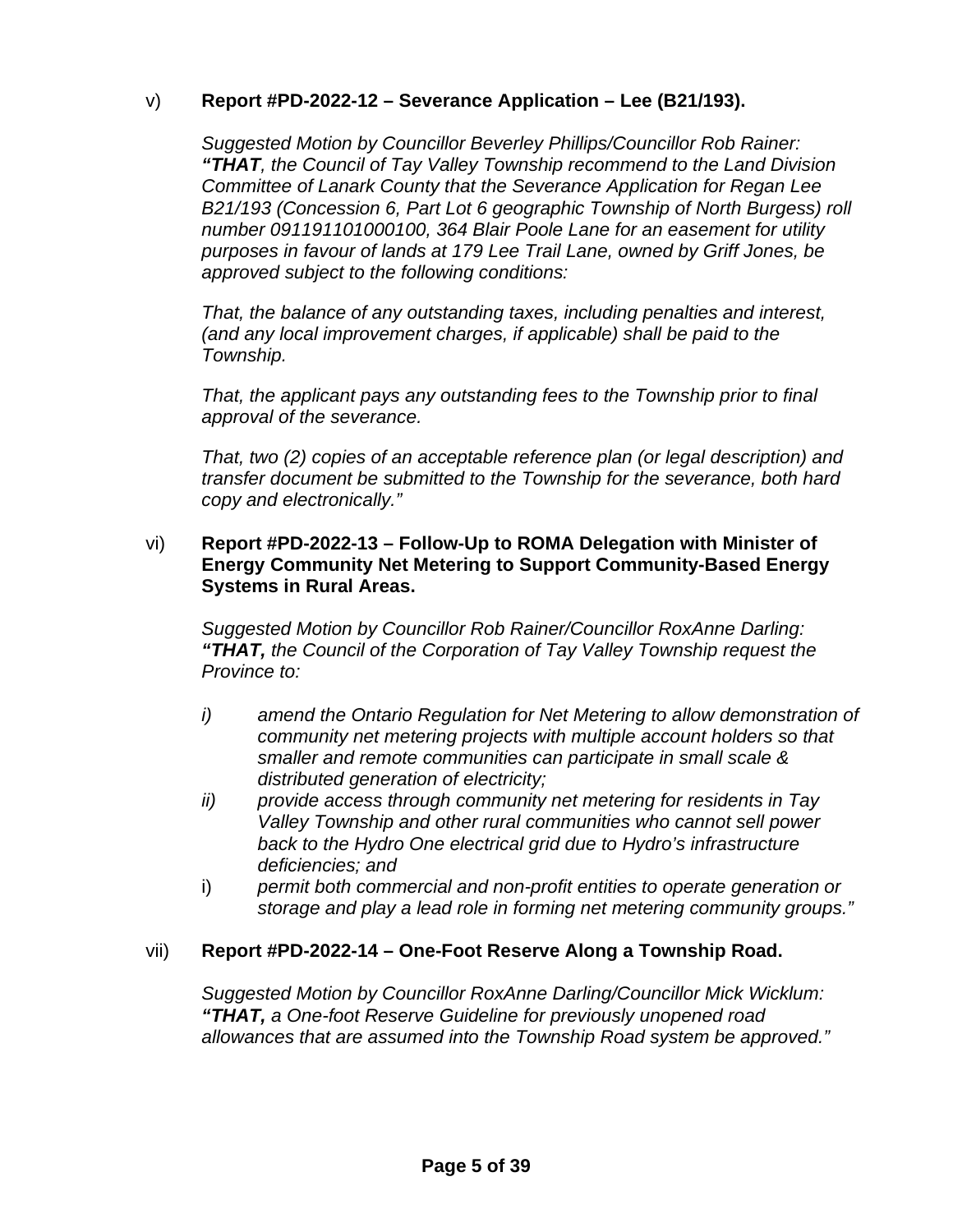#### viii) **Report #FIN-2022-01 – 2021 Statement of Remuneration and Expenses.**

*Suggested Motion by Councillor Mick Wicklum/Councillor Fred Dobbie: "THAT, Report #FIN-2022-01 - 2021 Statement of Remuneration and Expenses be received as information."*

#### ix) **Report #FIN-2022-02 – 2021 Development Charges Statement.**

*Suggested Motion by Councillor Fred Dobbie/Deputy Reeve Barrie Crampton: "THAT, Report #FIN-2022-02 - 2021 - Development Charges Statement be received as information."*

## x) **Report #FIN-2022-03 – 2021 Investment Report.**

*Suggested Motion by Deputy Reeve Barrie Crampton/Councillor Gene Richardson: "THAT, Report #FIN-2022-03 – 2021 Investment Report be received as information."*

#### xi) **Report #FIN-2022-04 – 2021 Planning Act Financial Reporting for Parkland.**

*Suggested Motion by Councillor Gene Richardson/Councillor Beverley Phillips: "THAT, Report #FIN-2022-04 – 2021 Planning Act Financial Reporting for Parkland be received as information."*

#### xii) **Report #PW-2022-02 – Pavement Markings – Tender Award.**

*Suggested Motion by Councillor Beverley Phillips/Councillor Rob Rainer: "THAT, Lanark County Tender #PW-M-32-2022-22-E2 – Supply and Application of Water Based Traffic Paint for Pavement Markings be awarded to Trillium Pavement Marking in the amount of \$26,342.04.00 plus H.S.T.;* 

*AND THAT, the Reeve and Clerk be authorized to sign the necessary documentation."* 

#### xiii) **Report #PW-2022-03 – Glen Tay Road and Anglican Church Road – Tender Award.**

*Suggested Motion by Councillor Rob Rainer/Councillor RoxAnne Darling: "THAT, Schedule 'G', Glen Tay Road and 'H', Anglican Church Road, of Lanark County Tender #PW-C-12-2022-22-E0– Micro-surfacing be awarded to Miller Paving Limited;* 

*AND THAT, the Reeve and Clerk be authorized to sign the necessary documentation."*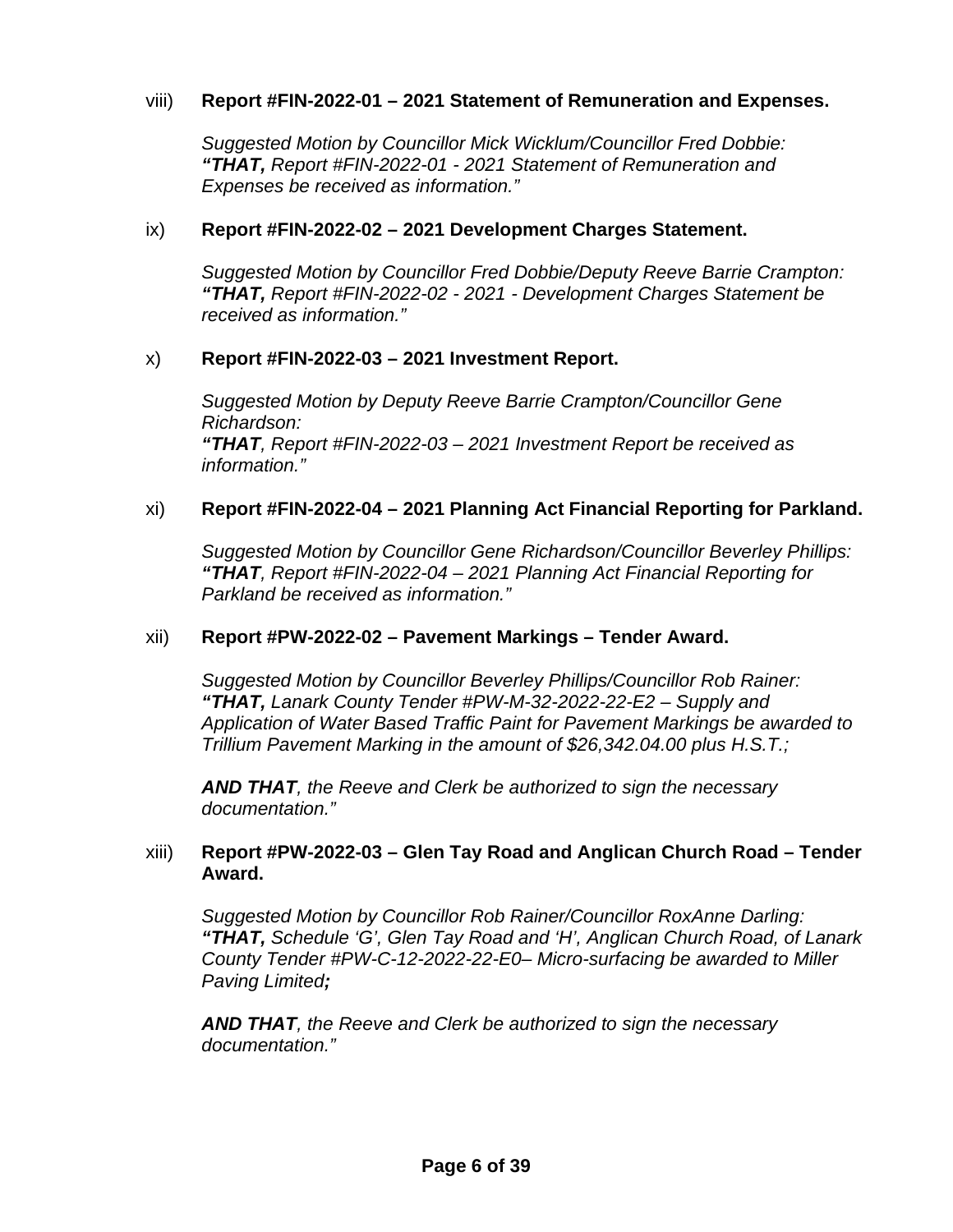## xiv) **Report #PW-2022-04 – Zealand Road Culver Replacement – Tender Award.**

*Suggested Motion by Councillor RoxAnne Darling/Councillor Mick Wicklum: "THAT, Tender #2022-PW-002– Zealand Road Culvert Replacement be cancelled;*

*AND THAT, staff complete the work in-house."*

## xv) **Report #PW-2022-05 – Cameron Side Road Rehabilitation – Tender Award.**

*Suggested Motion by Councillor Mick Wicklum/Councillor Fred Dobbie: "THAT, Schedule "B" of Tender #PW-C-01-2022-22-E0 for the Rehabilitation of Cameron Side Road and the replacement of the Bathurst 5th Concession Culvert be awarded to Crains' Construction Limited in the amount of \$730,926.50 plus H.S.T.;*

*AND THAT, the Reeve and Clerk be authorized to sign the necessary documentation."*

#### xvi) **Report #PW-2022-06 – Shoulder Gravel Harper Road – Tender Award.**

*Suggested Motion by Councillor Fred Dobbie/Deputy Reeve Barrie Crampton: "THAT, Schedule 'C' of Lanark County Tender #PW-C-11-2022-22-E0 – Shoulder Gravel be awarded to Arnott Brothers Construction;* 

*AND THAT, the Reeve and Clerk be authorized to sign the necessary documentation."* 

#### xvii) **Report #C-2022-07 – Request to Close Portion of Unopened Road Allowance – Pearson.**

*Suggested Motion by Deputy Reeve Barrie Crampton/Councillor Gene Richardson:* 

*"THAT, Council declares the portion of the unopened road allowance (approximately 800 feet) between Lots 18 & 19, Concession 5, North Burgess, north of Narrows Lock Road, surplus to the Township's needs;*

*THAT, Council agrees to proceed with the application to stop up, close and sell the said unopened road allowance as per the Road Closing and Sale Policy and call a Public Meeting;*

*THAT, the purchase price of \$0.12 per square foot be accepted should the sale be finalized."*

#### xviii) **Report #C-2022-06 – Election – Lame Duck.**

*Suggested Motion by Councillor Gene Richardson/Councillor Beverley Phillips: "THAT, Report #C-2022-06 – Election – Lame Duck, be received for information."*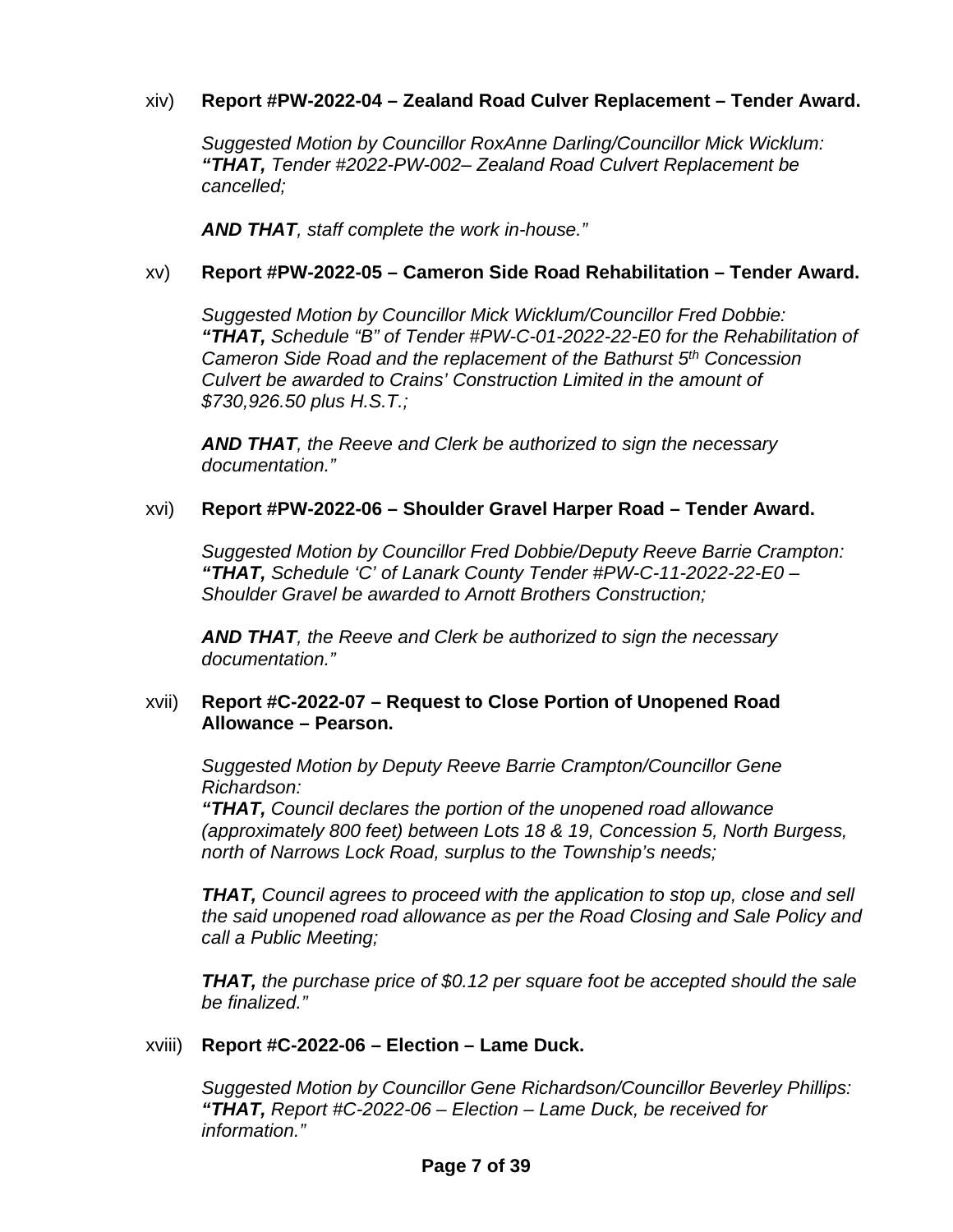#### xix) **Report #CBO-2022-03– Building Department Report – January – February 2022.**

*Suggested Motion by Councillor Beverley Phillips/Councillor Rob Rainer: "THAT, Report #CBO-2022-03 – Building Department Report – January - February 2022 be received as information."*

#### xx) **22-02-23 – Council Communication Package.**

*Suggested Motion by Councillor Rob Rainer/Councillor RoxAnne Darling: "THAT, the 22-02-23 Council Communication Package be received for information."*

#### xxi) **Funding Support for Infrastructure Projects – Bridge/Culvert Replacements in Rural Municipalities.**

*Suggested Motion by Councillor RoxAnne Darling/Councillor Mick Wicklum: "THAT, the Council of the Corporation of Tay Valley Township requests the Federal and Provincial Government to provide more funding to rural municipalities to support infrastructure projects related to major bridge and culvert replacements, as well as major road projects;*

*AND THAT, this resolution be forwarded to the Premier of Ontario, Provincial Minister of Finance, Federal Minister of Finance and AMO."*

#### xxii) **AMO: Call to Re-Examine Hospital Capital Funding.**

*Suggested Motion by Councillor Mick Wicklum/Councillor Fred Dobbie: "WHEREAS, healthcare funding is a provincial and federal responsibility;* 

*AND WHEREAS, from 2009 to 2020 a total of \$415.4 million has been transferred from municipal operations to fund and build provincial hospitals:* 

*AND WHEREAS, remaining long-term commitments to hospitals stand at \$117.5 million (as of 2020), which will also be financed from municipal operations;* 

*AND WHEREAS, a hospital is one of many public services that contributes to healthy communities;* 

*AND WHEREAS, municipal contributions to provincial hospitals takes away from the resources available for other municipal services that contribute to the health and well-being of residents;* 

*AND WHEREAS, a community's total contribution to local hospitals also includes the donations made by benevolent individuals, groups, and businesses along with municipal contributions;*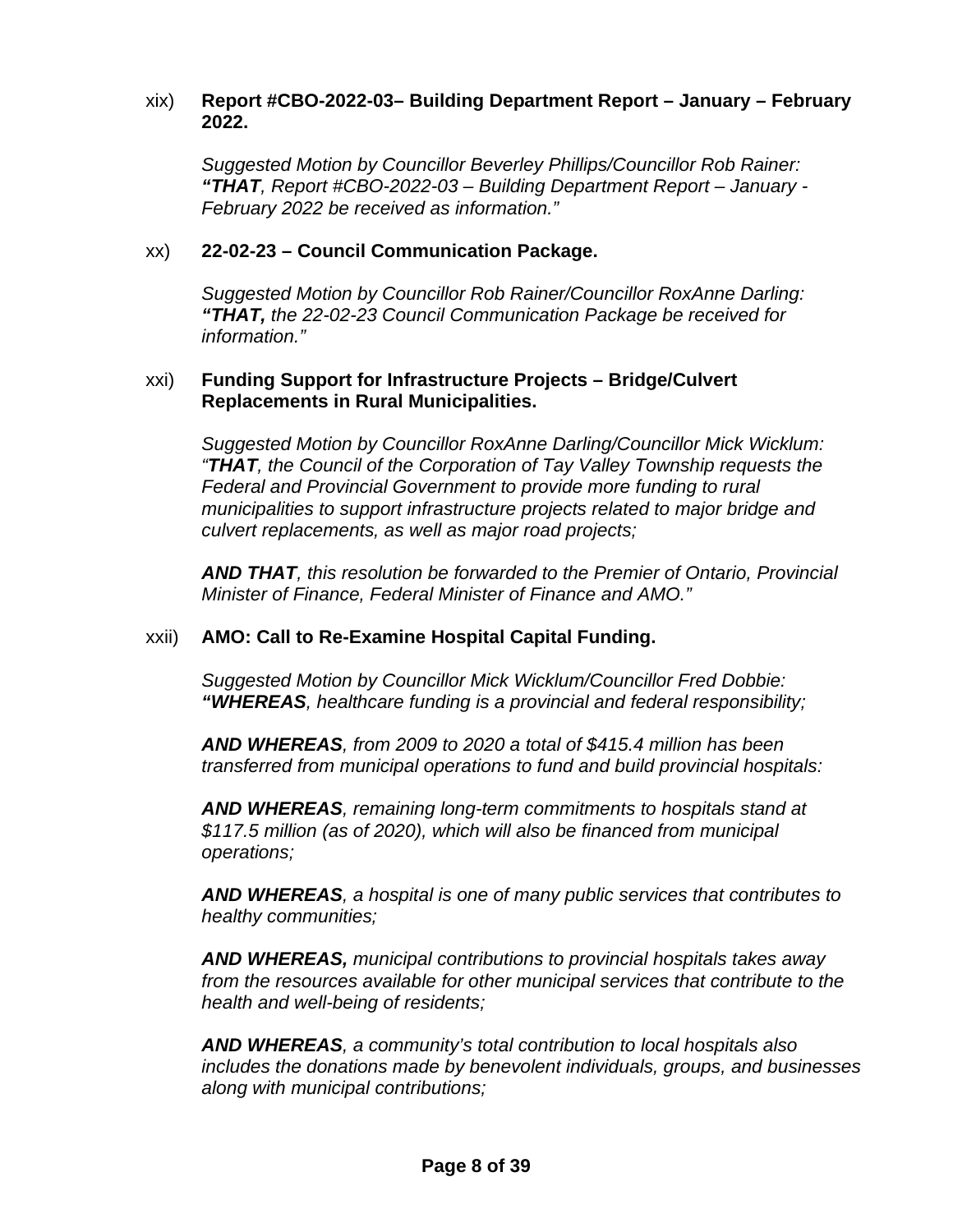*AND WHEREAS, a community's required local share is to pay 10% of capital construction costs and 100% of the cost of equipment, furniture, and fixtures, which includes medical equipment with big ticket prices: MRI machines, CT scanners, and x-ray machines;* 

*AND WHEREAS, this translates to a 70% provincial share and 30% local share (individuals, groups, businesses, and municipalities) of the overall cost of provincial hospital operations and capital projects;* 

*AND WHEREAS, the adoption of the "design-build-finance" hospital construction model (also known as alternative financing and procurement or P3 projects), has increased local share amounts because they now include the costs of long-term financing;* 

*AND WHEREAS, equipment replacement needs are increasingly frequent and increasingly expensive with average equipment lifespan of just ten years;* 

*AND WHEREAS, the Association of Municipalities of Ontario has highlighted the "local share" of hospital capital contributions as a major issue in its 2022 Pre-Budget Submission to the Standing Committee on Finance and Economic Affairs;* 

*NOW THEREFORE BE IT RESOLVED THAT, the Council of the Corporation of Tay Valley Township does hereby call for a provincial re-examination of the "local share" hospital capital calculation methodology, to better reflect the limited fiscal capacity of municipalities, and the contributions to health care services they already provide to a community;* 

*NOW THEREFORE BE IT FURTHER RESOLVED THAT, a copy of this resolution be hereby circulated to the Minister of Finance, the Minister of Health, the Minister of Municipal Affairs and Housing, and the Association of Municipalities of Ontario."*

#### **8. BY-LAWS**

#### i) **By-Law No. 2022-004 - Speeding Complaint Policy** – *[attached, page 32.](#page-31-0)*

*Suggested Motion by Councillor Fred Dobbie/Deputy Reeve Barrie Crampton: "THAT, By-Law No. 2022-004, being a by-law to adopt a Speeding Complaint Policy, be read a first, second and third time short and passed and signed by the Reeve and Clerk."*

#### **9. NEW/OTHER BUSINESS**

None.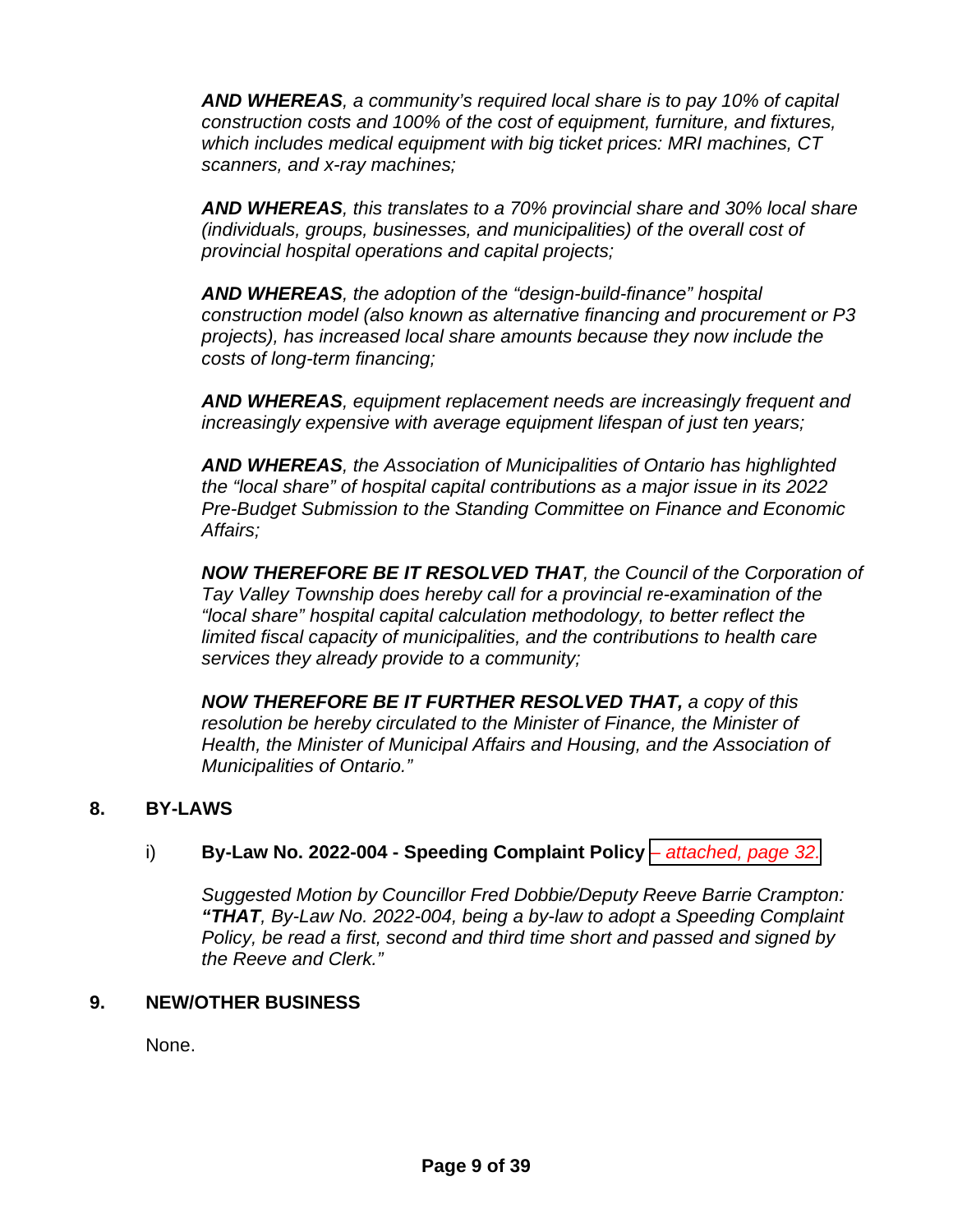# **10. CALENDARING**

| <b>Meeting</b>                                                         | <b>Date</b>            | <b>Time</b>  | Location |
|------------------------------------------------------------------------|------------------------|--------------|----------|
| <b>Council Meeting</b>                                                 | March 22 <sup>nd</sup> | 5:30 p.m.    | Virtual  |
| <b>Rideau Valley Conservation</b><br><b>Authority Board Meeting</b>    | March 24th             | 6:30 p.m.    | Virtual  |
| <b>Committee of Adjustment</b><br>Hearing                              | March 28 <sup>th</sup> | 5:00 p.m.    | Virtual  |
| <b>Green Energy and Climate</b><br><b>Change Working Group Meeting</b> | April 8 <sup>th</sup>  | $10:00$ a.m. | Virtual  |
| <b>Public Meeting Zoning By-Law</b><br>Amendment                       | April 12th             | 5:30 p.m.    | Virtual  |
| Committee of the Whole<br>Meeting                                      | April 12th             | Following    | Virtual  |
| <b>Committee of Adjustment</b><br>Hearing                              | April 25th             | 5:00 p.m.    | Virtual  |
| <b>Council Meeting</b>                                                 | April 26th             | 5:30 p.m.    | Virtual  |

#### **11. CLOSED SESSIONS**

None.

# **12. CONFIRMATION BY-LAW**

i) **[By-Law No. 2022-005 - Confirmation By-Law – March](#page-37-0) 22nd, 2022 –** *attached, page 38.* 

*Suggested Motion by Deputy Reeve Barrie Crampton/Councillor Gene Richardson:* 

*"THAT, By-Law No. 2022-005, being a by-law to confirm the proceedings of the Council meeting held on March 22nd, 2022, be read a first, second and third time short and passed and signed by the Reeve and Clerk."*

# **13. ADJOURNMENT**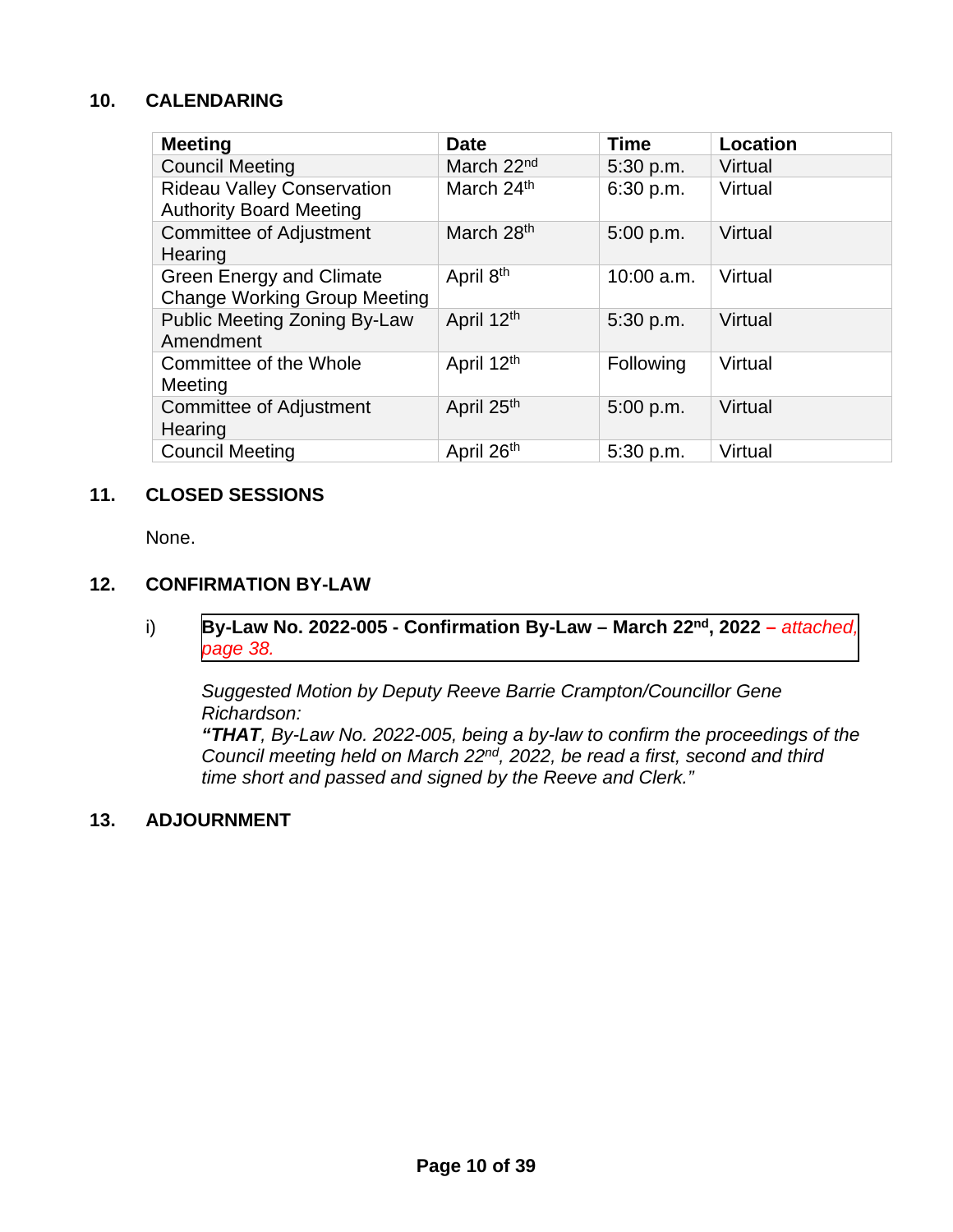# **MINUTES**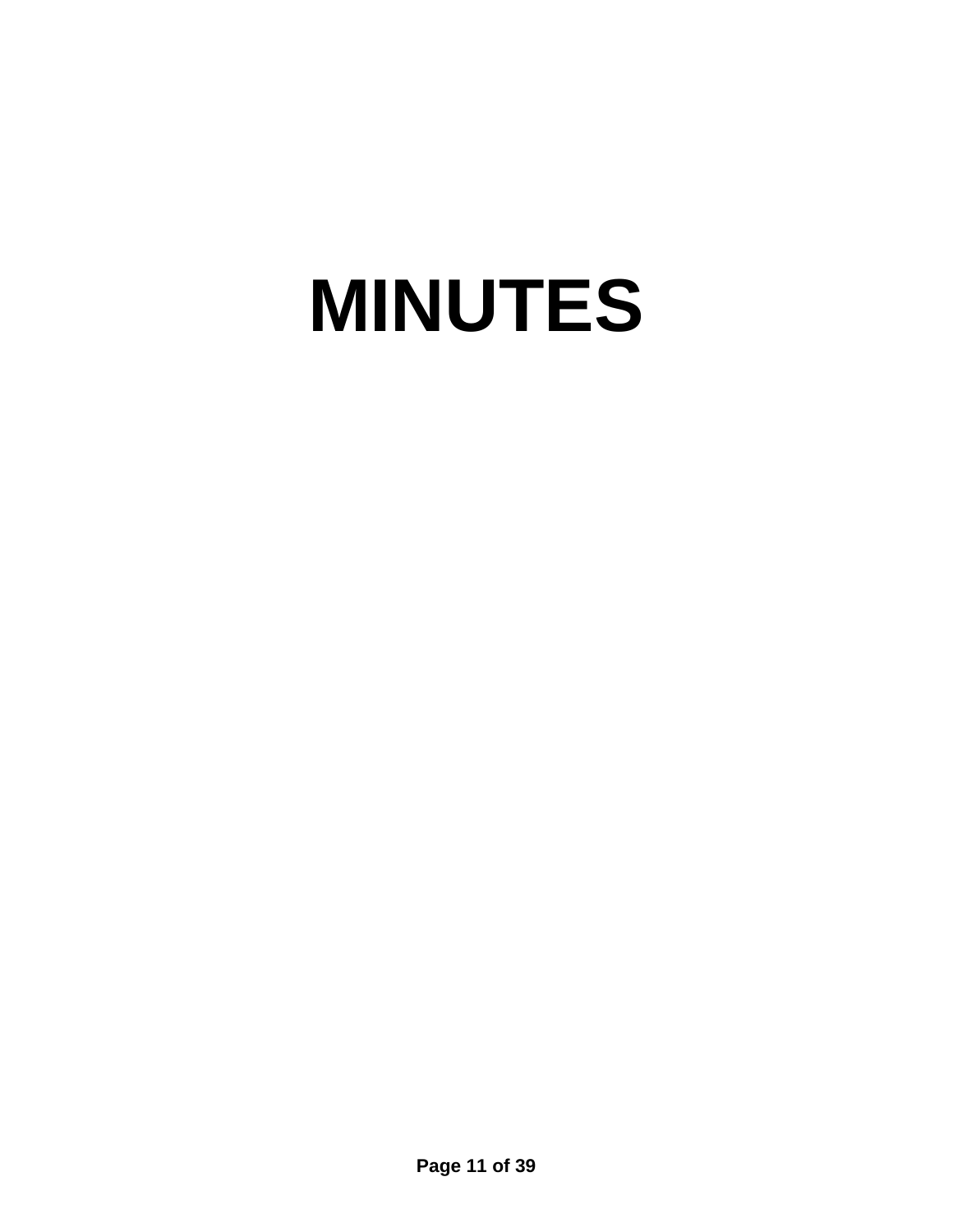# **COUNCIL MEETING MINUTES**

#### <span id="page-11-0"></span>**Tuesday, February 22nd, 2022 5:30 p.m. GotoMeeting**

#### **ATTENDANCE:**

| <b>Members Present:</b> | Chair, Deputy Reeve Barrie Crampton<br><b>Councillor Fred Dobbie</b><br><b>Councillor Rob Rainer</b><br><b>Councillor Beverley Phillips</b><br><b>Councillor Mick Wicklum</b><br><b>Councillor Gene Richardson</b><br><b>Councillor RoxAnne Darling</b> |
|-------------------------|---------------------------------------------------------------------------------------------------------------------------------------------------------------------------------------------------------------------------------------------------------|
| <b>Staff Present:</b>   | Amanda Mabo, Acting CAO/Clerk<br>Janie Laidlaw, Deputy Clerk<br>Sean Ervin, Public Works Manager (left at 5:53 p.m.)<br>Noelle Reeve, Planner<br><b>Ashley Liznick, Treasurer</b>                                                                       |
| <b>Regrets:</b>         | Reeve, Brian Campbell                                                                                                                                                                                                                                   |

#### **1. CALL TO ORDER**

The meeting was called to order at 5:30 p.m. The Deputy Reeve conducted Roll Call. A quorum was present.

The Deputy Reeve overviewed the Video Conference Participation Etiquette that was outlined in the Agenda.

## **2. AMENDMENTS/APPROVAL OF AGENDA**

The Agenda was adopted as presented.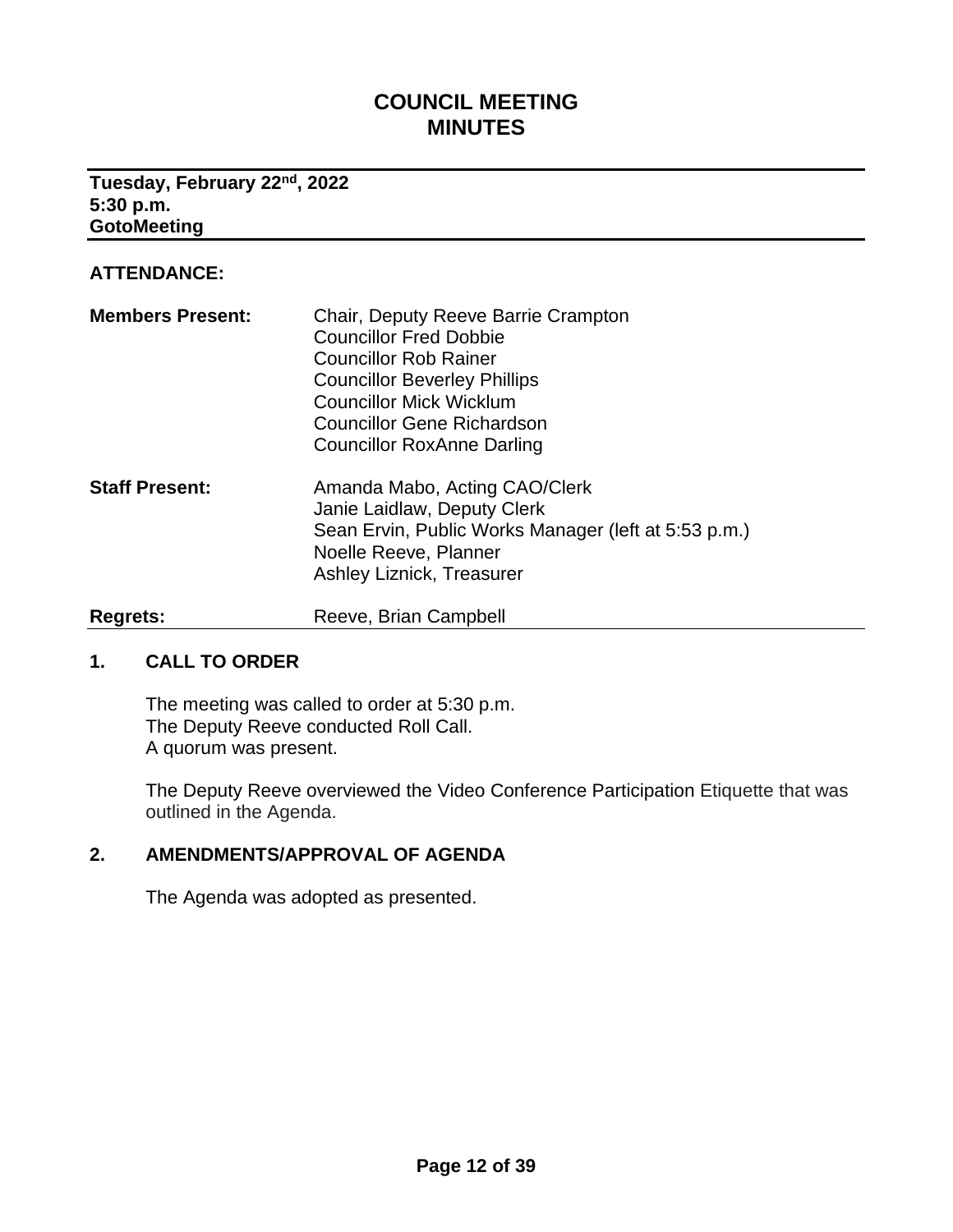#### **3. DISCLOSURE OF PECUNIARY INTEREST AND/OR CONFLICT OF INTEREST AND GENERAL NATURE THEREOF**

None at this time.

#### **4. APPROVAL OF MINUTES**

i) **Council Meeting – January 18th, 2022.**

#### **RESOLUTION #C-2022-02-01**

#### **MOVED BY:** Beverley Phillips **SECONDED BY:** Rob Rainer

**"THAT**, the minutes of the Council Meeting held on January 18th, 2022, be approved as circulated."

#### **ADOPTED**

#### ii) **"Special" Committee of the Whole Meeting – January 25th, 2022.**

#### **RESOLUTION #C-2022-02-02**

 **MOVED BY:** Rob Rainer **SECONDED BY:** RoxAnne Darling

**"THAT,** the minutes of the "Special" Committee of the Whole Meeting held on January  $25<sup>th</sup>$ , 2022, be approved as circulated."

#### **ADOPTED**

#### iii) **Committee of the Whole Meeting – February 8th, 2022.**

#### **RESOLUTION #C-2022-02-03**

 **MOVED BY:** RoxAnne Darling **SECONDED BY:** Mick Wicklum

**"THAT**, the minutes of the Committee of the Whole Meeting held on February 8<sup>th</sup>, 2022, be approved as circulated."

# **ADOPTED**

#### iv) **"Special" Committee of the Whole Meeting – February 15th, 2022.**

#### **RESOLUTION #C-2022-02-04**

 **MOVED BY:** Mick Wicklum **SECONDED BY:** Fred Dobbie

**"THAT,** the minutes of the "Special" Committee of the Whole Meeting held on February  $15<sup>th</sup>$ , 2022, be approved as circulated."

**ADOPTED**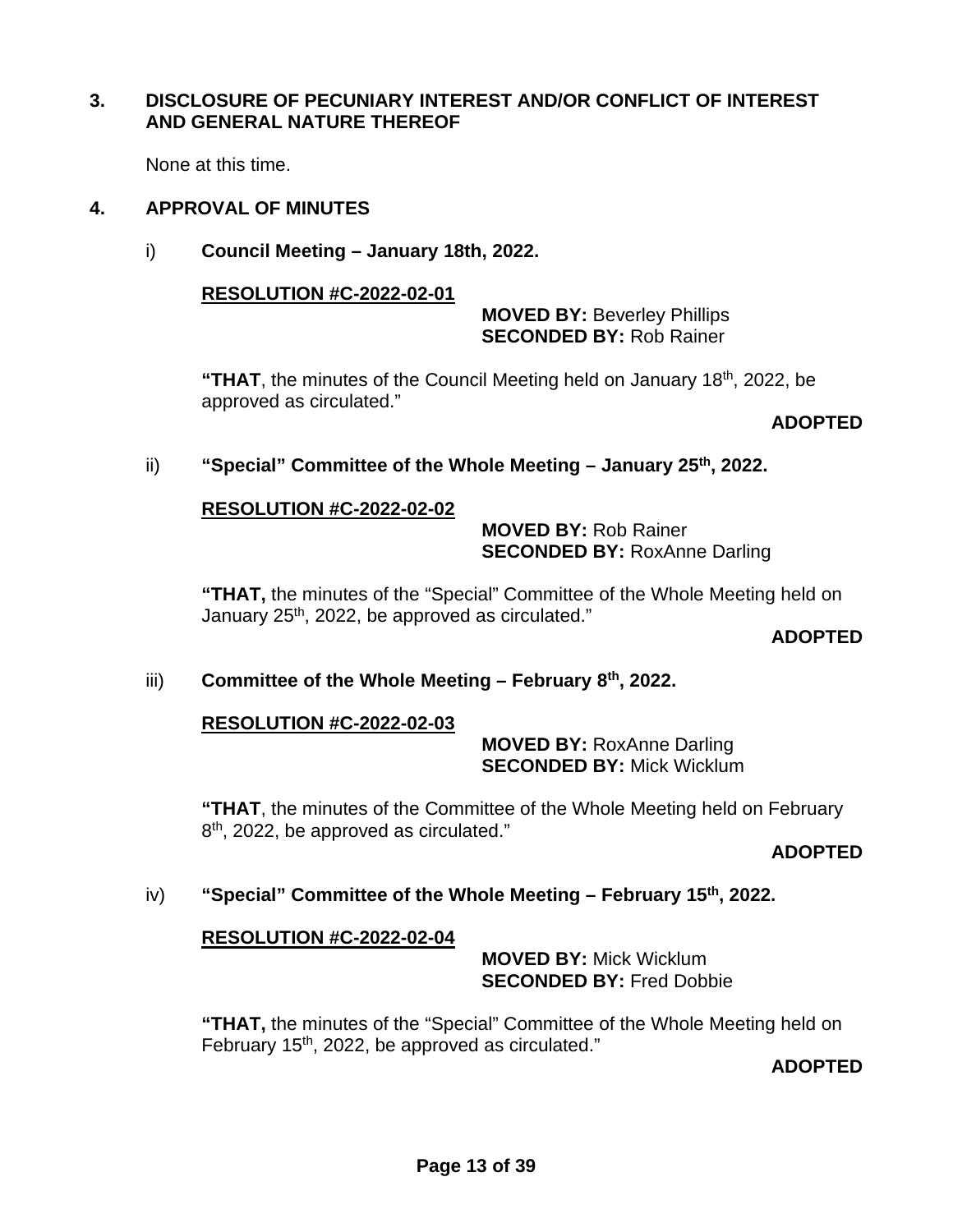## **5. DELEGATIONS & PRESENTATIONS**

- i) **Delegation: Town of Perth Recreation Facilities** *deferred to the Council meeting on March 22nd.*
- ii) **Public Meeting Request to Close Unopened Road Allowance White.**

CLERK REVIEW OF FILE

- a. The Acting CAO/Clerk gave the PowerPoint Presentation  *attached, page 9.*
- b. APPLICANT COMMENTS

None.

c. PUBLIC COMMENTS

None.

#### **6. CORRESPONDENCE**

None.

#### **7. MOTIONS**

i) **Report #PD-2022-05 – Maberly Pines Update and Little Silver and Rainbow Lake Capacity Update.**

#### **RESOLUTION #C-2022-02-05**

 **MOVED BY:** Fred Dobbie  **SECONDED BY:** Gene Richardson

**"THAT**, Report #PD-2022-05 – Maberly Pines Update and Little Silver and Rainbow Lake Capacity Update, be received for information."

#### **ADOPTED**

ii) **Report #PD-2022-06 – Hydrogeological Review Services to be Discontinued by Rideau Valley Conservation Authority.**

#### **RESOLUTION #C-2022-02-06**

 **MOVED BY:** Gene Richardson **SECONDED BY: Beverley Phillips** 

 **"THAT**, Report #PD-2022-06 – Hydrogeological Review Services to be Discontinued by Rideau Valley Conservation Authority, be received for information."

#### **ADOPTED**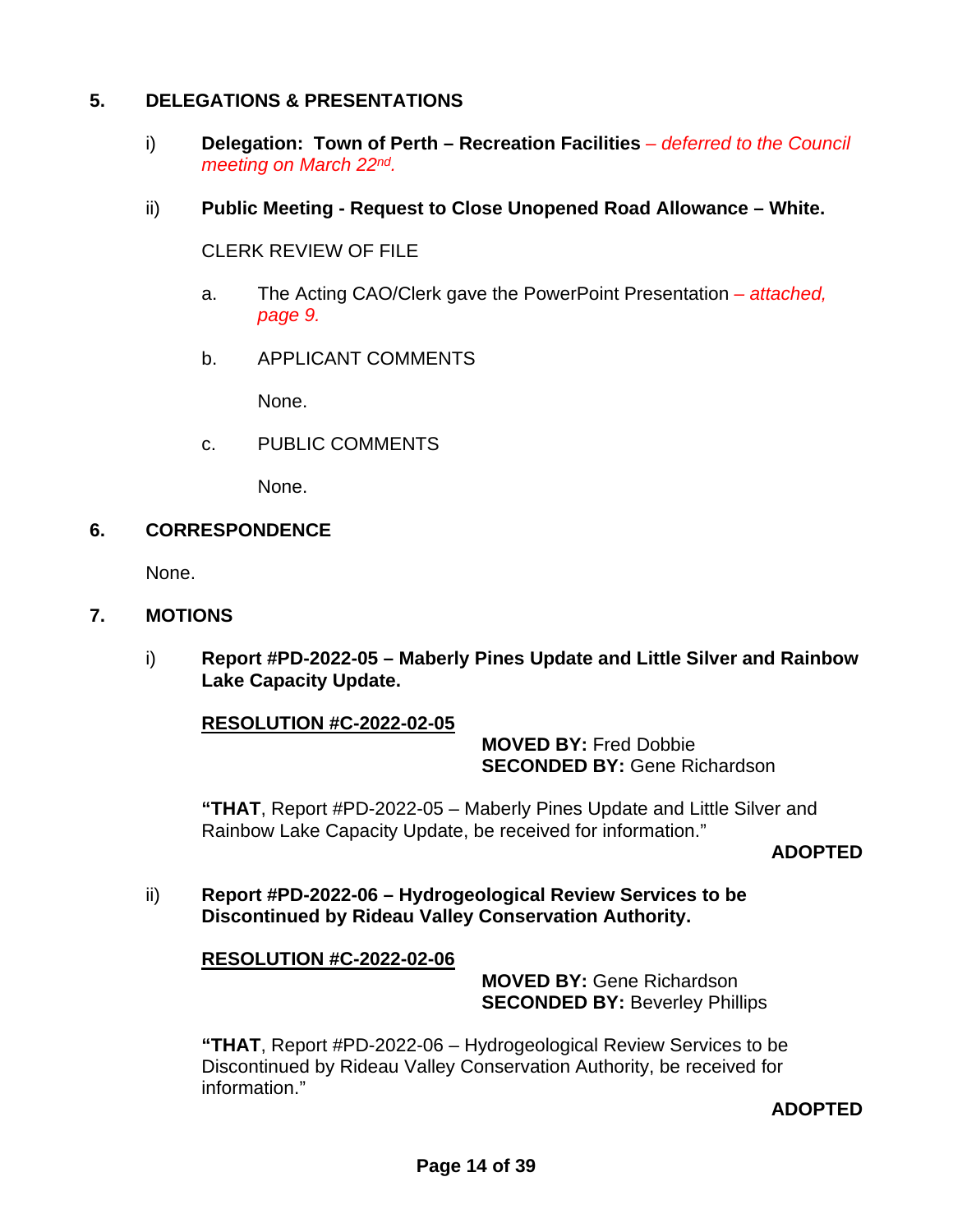iii) **Report #PD-2022-07 – Ministry Draft Sub Watershed Planning Guide.**

## **RESOLUTION #C-2022-02-07**

 **MOVED BY:** Beverley Phillips **SECONDED BY:** Rob Rainer

**"THAT**, staff send a submission in support of the proposed Subwatershed Planning Guide to the Environmental Registry of Ontario."

**ADOPTED**

iv) **Report #PW-2022-01 – Roads Needs Study.**

#### **RESOLUTION #C-2022-02-08**

 **MOVED BY:** Rob Rainer **SECONDED BY: RoxAnne Darling** 

**"THAT**, a Request for Proposal for a Roads Needs Study be issued."

**ADOPTED**

v) **Report #C-2022-04 – Request to Close Portion of Unopened Road Allowance – McLuckie.**

#### **RESOLUTION #C-2022-02-09**

 **MOVED BY:** RoxAnne Darling **SECONDED BY:** Mick Wicklum

**"THAT,** the Request to Close a Portion of an Unopened Road Allowance – McLuckie between Concession 3 & 4, Part Lot 16, North Burgess be put on hold until the Zoning By-Law infractions and unauthorized entrance have been resolved and are in conformity."

**ADOPTED**

#### vi) **Report #C-2022-05 – Council Chamber Projector Upgrade.**

#### **RESOLUTION #C-2022-02-10**

 **MOVED BY:** Mick Wicklum **SECONDED BY:** Fred Dobbie

**"THAT**, Nova Visual Products be retained to replace the projectors in the Council Chambers with 20,000-hour rated laser-based lamp projectors at an upset limit of \$9,945 plus HST;

**THAT**, section 7.2 of the Procurement Policy be waived;

**AND THAT**, the amount be funded from the Modernization Funds."

**ADOPTED**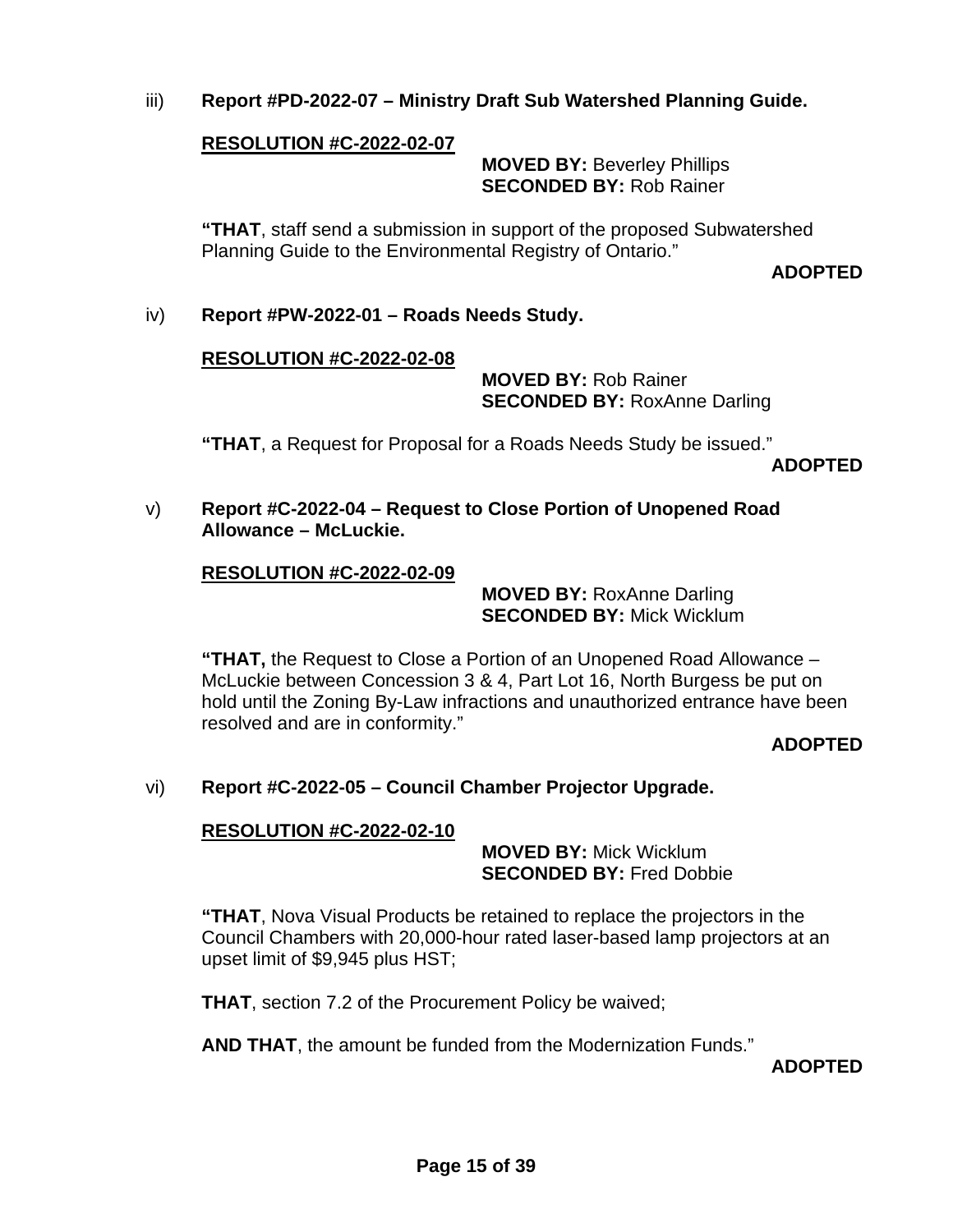Public Works Manager left at 5:53 p.m.

## vii) **Report #CBO-2022-02– Building Department Report – January 2022.**

#### **RESOLUTION #C-2022-02-11**

 **MOVED BY:** Fred Dobbie **SECONDED BY:** Gene Richardson

**"THAT**, Report #CBO-2022-02 – Building Department Report – January 2022 be received as information."

**ADOPTED**

## viii) **22-01-19 and 22-02-02 – Council Communication Packages.**

#### **RESOLUTION #C-2022-02-12**

 **MOVED BY:** Gene Richardson **SECONDED BY:** Beverley Phillips

**"THAT,** the 22-01-19 and 22-02-02 Council Communication Packages be received for information."

**ADOPTED**

#### ix) **Official Plan Review and Update – Growth Management Options.**

The Planner confirmed that Council will see the version of the draft Official Plan that will be presented to the public. The Planner also confirmed that the majority of Council were looking to maintain the severance date and number of severances permitted, that will also be reflected in the red line version to be reviewed by Council before going to the public. The red line version will remove wording and have new wording added and Council will approve those before it goes to the public. Council members requested to receive a hard copy of the red line version.

#### **RESOLUTION #C-2022-02-13**

 **MOVED BY:** Beverley Phillips **SECONDED BY:** Rob Rainer

**"THAT**, Council consider the following, to be discussed during the red-line version of the proposed Official Plan update:

- introducing wording to clarify and promote cluster lot development and subdivisions as the preferred source of lot creation;
- introducing wording to have as many options available as possible for cluster lot development or subdivisions including the possibility of allowing more lots if tiny homes, open space and playgrounds, etc. are required as part of these types of development;
- adopting a definition of strip development;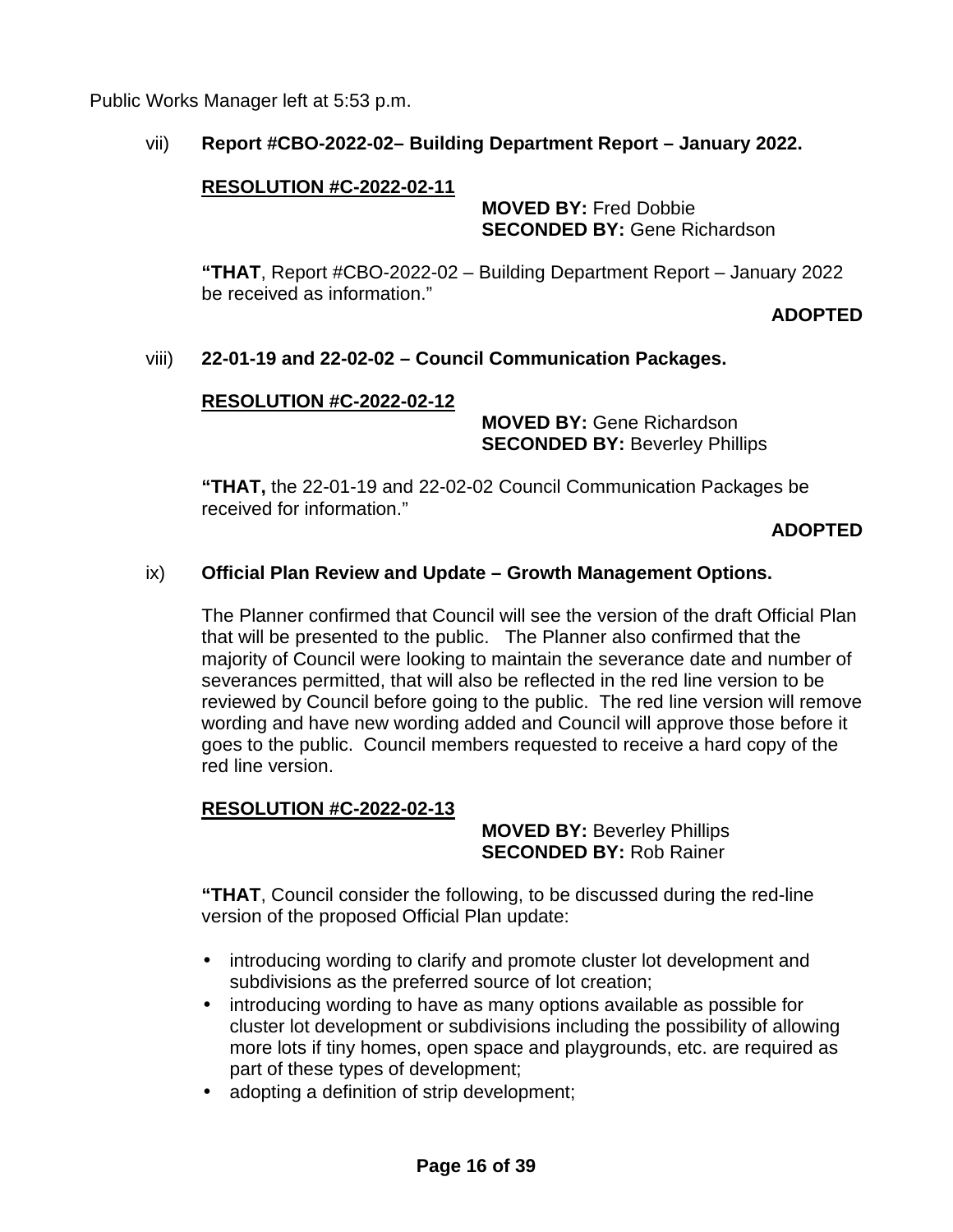- adopting more robust wording in the Official Plan to screen development from view, or increase setbacks from Township roads, requiring the development of new lots to be subject to site plan control, where needed, to maintain trees and vegetation to help protect the rural landscape;
- requiring a financial impact analysis of development proposed on unopened road allowances, which could include a policy to make it cost recoverable;

**THAT**, these considerations be brought forward as part of the public review;

**THAT**, all of the options related to the number of severances and the date from which severances can be taken be brought forward to the public as part of the public review for their feedback;

**AND THAT**, following the current update to the Official Plan, Council consider initiating a Comprehensive Review under the Planning Act of the Hamlet boundaries to identify potential preferred locations for growth by consolidating the vacant land potential scattered among the 8 Hamlets into one or two Hamlets to provide a threshold of development that could support a small grocery store or micro-transit (vans) to larger centres (Perth or Sharbot Lake)." **ADOPTED**

## **8. BY-LAWS**

#### i) **By-Law No. 2022-002: Joint Compliance Audit Committee – Terms of Reference.**

#### **RESOLUTION #C-2022-02-14**

 **MOVED BY:** Rob Rainer **SECONDED BY: RoxAnne Darling** 

**"THAT**, By-Law No. 2022-002, being a by-law to adopt the Joint Lanark County 2022 Election Compliance Audit Committee – Terms of Reference, be read a first, second and third time short and passed and signed by the Deputy Reeve and Clerk."

**ADOPTED**

#### **9. NEW/OTHER BUSINESS**

None.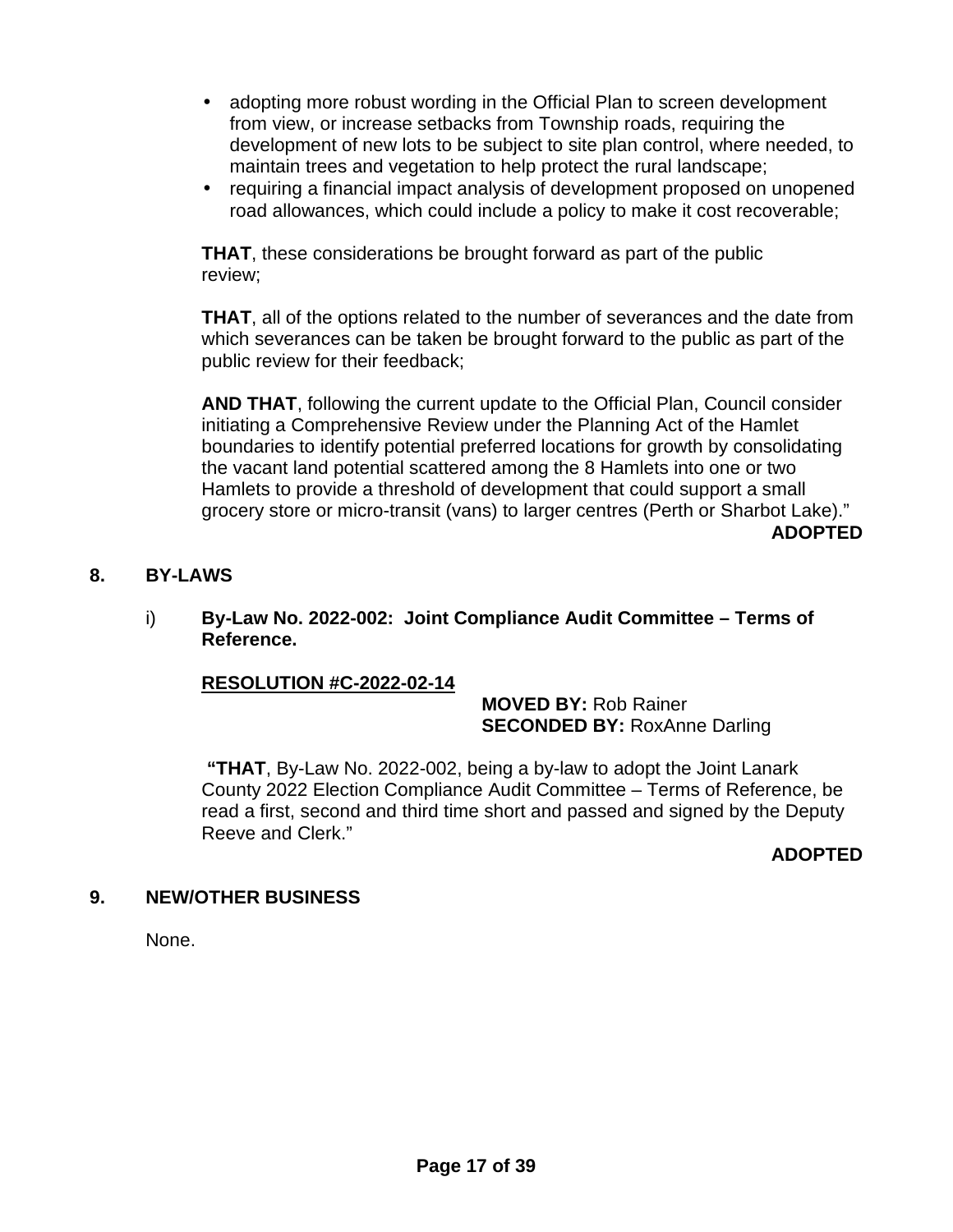# **10. CALENDARING**

| <b>Meeting</b>                                                      | <b>Date</b>            | <b>Time</b> | <b>Location</b> |
|---------------------------------------------------------------------|------------------------|-------------|-----------------|
| <b>Rideau Valley Conservation</b><br><b>Authority Board Meeting</b> | February 24th          | 6:30 p.m.   | Virtual         |
| Green Energy & Climate<br><b>Change Working Group Meeting</b>       | February 25th          | $10:00$ am. | Virtual         |
| <b>Committee of Adjustment</b><br>Hearing                           | February 28th          | 5:00 p.m.   | Virtual         |
| <b>Public Meeting Zoning By-Law</b><br>Amendment                    | March 8 <sup>th</sup>  | 5:30 p.m.   | Virtual         |
| Committee of the Whole<br>Meeting                                   | March 8 <sup>th</sup>  | Following   | Virtual         |
| <b>Council Meeting</b>                                              | March 22 <sup>nd</sup> | 5:30 p.m.   | Virtual         |

## **11. CLOSED SESSIONS**

None.

#### **12. CONFIRMATION BY-LAW**

i) **By-Law No. 2022-003 - Confirmation By-Law – February 22<sup>nd</sup>, 2022.** 

#### **RESOLUTION #C-2022-02-15**

 **MOVED BY:** RoxAnne Darling  **SECONDED BY:** Mick Wicklum

**"THAT**, By-Law No. 2022-003, being a by-law to confirm the proceedings of the Council meeting held on February 22nd, 2022, be read a first, second and third time short and passed and signed by the Deputy Reeve and Clerk."

#### **ADOPTED**

#### **13. ADJOURNMENT**

Council adjourned at 6:05 p.m.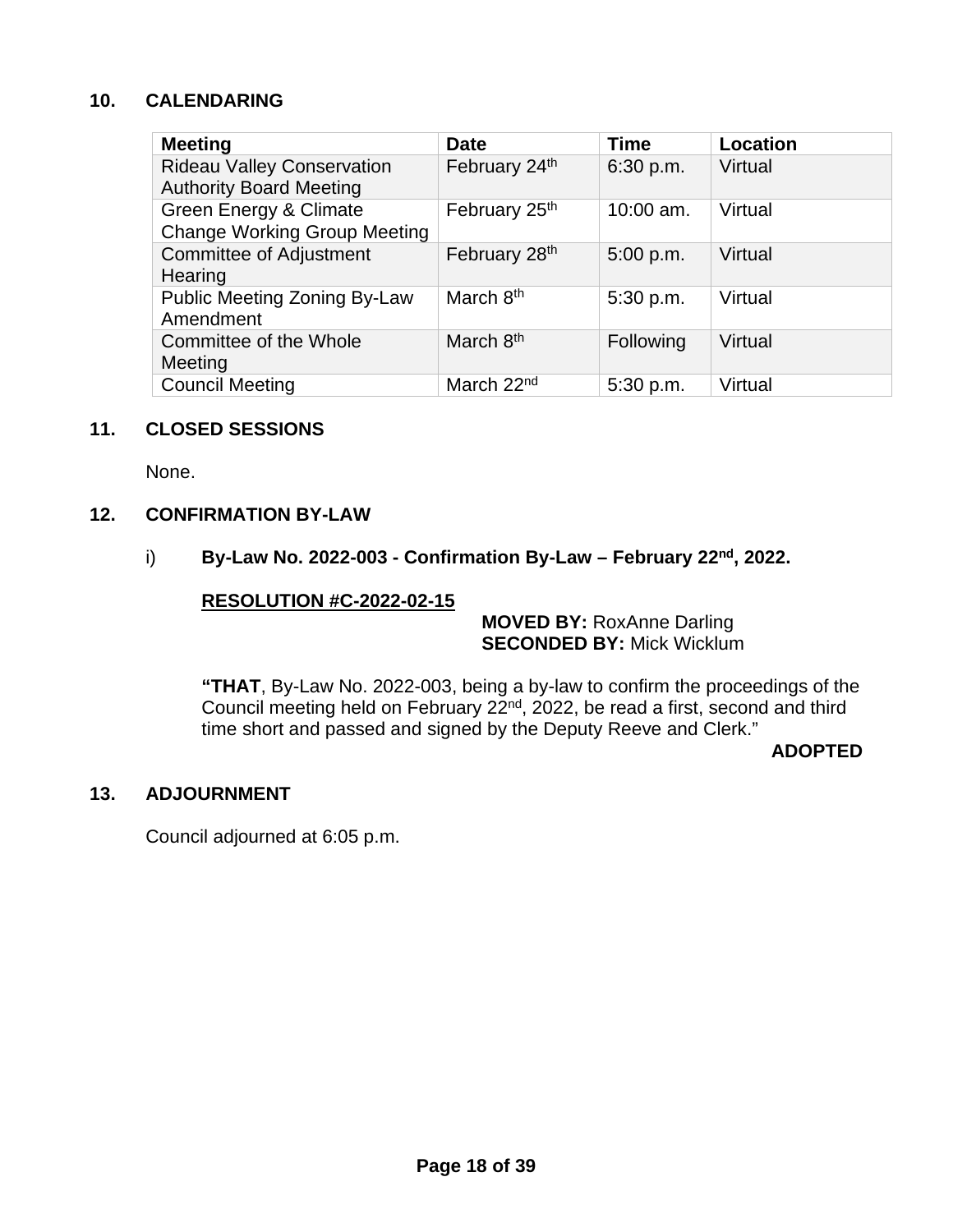# **COMMITTEE OF THE WHOLE MINUTES**

<span id="page-18-0"></span>**Tuesday, March 8th, 2022 5:30 p.m. GoToMeeting**

## **ATTENDANCE:**

| <b>Members Present:</b> | Chair, Deputy Reeve Barrie Crampton<br><b>Councillor Rob Rainer</b><br><b>Councillor Fred Dobbie</b><br>Councillor Gene Richardson (left at 7:52 p.m.)<br><b>Councillor Mick Wicklum</b><br><b>Councillor Beverley Phillips</b><br><b>Councillor RoxAnne Darling</b> |
|-------------------------|----------------------------------------------------------------------------------------------------------------------------------------------------------------------------------------------------------------------------------------------------------------------|
| <b>Staff Present:</b>   | Amanda Mabo, Acting CAO/Clerk<br>Janie Laidlaw, Deputy Clerk<br>Noelle Reeve, Planner<br>Sean Ervin, Public Works Manager<br><b>Ashley Liznick, Treasurer</b>                                                                                                        |
| <b>Regrets:</b>         | Reeve Brian Campbell                                                                                                                                                                                                                                                 |

#### **1. CALL TO ORDER**

The meeting was called to order at 6:34 p.m. The Reeve conducted Roll Call. A quorum was present.

### **2. AMENDMENTS/APPROVAL OF AGENDA**

The agenda was adopted as presented.

## **3. DISCLOSURE OF PECUNIARY INTEREST AND/OR CONFLICT OF INTEREST AND GENERAL NATURE THEREOF**

None at this time.

## **4. APPROVAL OF MINUTES OF PUBLIC MEETINGS**

None.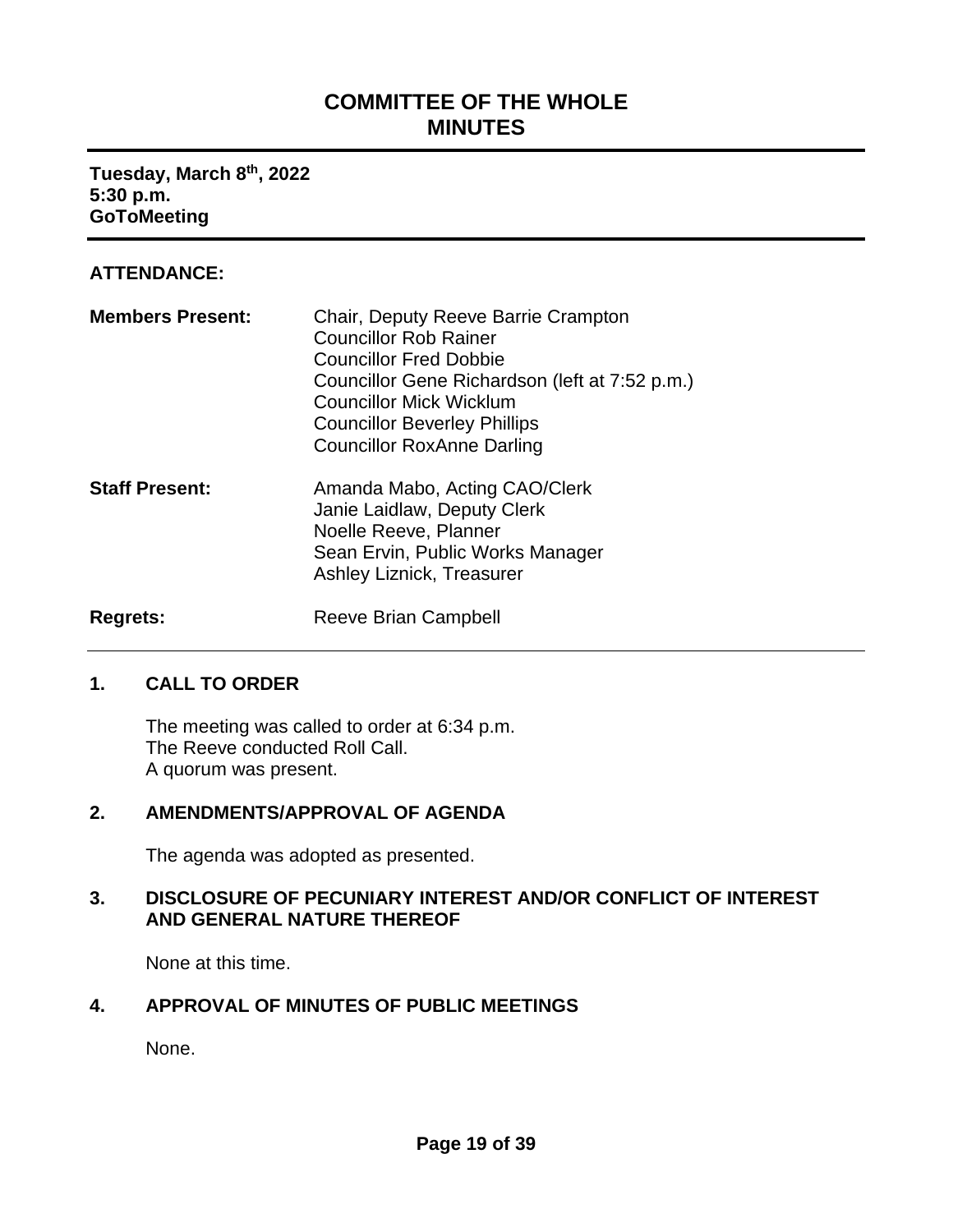# **5. DELEGATIONS & PRESENTATIONS**

#### i) **Presentation – Annual Waste Site Reports.** Mark Priddle, P.Geo., FGC Senior Consultant, McIntosh Perry

M. Priddle gave a PowerPoint Presentation *– attached, page 15.*

Councillor Dobbie asked about the fill area and if the slope will be 3:1, what the peak elevation will be and when should the Township be looking at a transfer station? The Consultant confirmed that yes it will be a 3:1 slope currently, the Ministry is not looking for 4:1 or less, there is no erosion with that slope, there is a slim chance they will want it changed. The peak elevation is 9m. There is 25 years left in the site and the dwellings on the property will have to be moved at some point because the area they are on now is for future landfill.

## ii) **Report #PW-2022-007 – Waste Disposal Site Annual Reports.**

Recommendation to Council:

**"THAT,** Report #PW-2022-07 – 2021 Waste Disposal Site Annual Report be received as information;

**AND THAT**, staff be directed to submit the 2021 Annual Reports for the Glen Tay, Maberly and Stanleyville sites to the Ministry of the Environment, Conservation and Parks before the March 31<sup>st</sup>, 2022 deadline, to be in conformity with the Certificates of Approval for each site."

# **6. PRIORITY ISSUES**

#### i) **Report #PD-2022-09 – Severance Application – Cook (B21-120/121/122).**

#### Recommendation to Council:

**"THAT**, the Council of Tay Valley Township recommend to the Land Division Committee of Lanark County that the Severance Applications for Cook B21/120/121/122 (Con 4, Part Lot 12, geographic Township of Bathurst), for three new lots be approved subject to the following conditions:

That, the balance of any outstanding taxes, including penalties and interest, (and any local improvement charges, if applicable) shall be paid to the Township;

That, the applicant pays any outstanding fees to the Township prior to final approval;

That, two (2) copies of an acceptable reference plan (or legal description) and transfer document be submitted to the Township for each severance, both hard copy and electronically;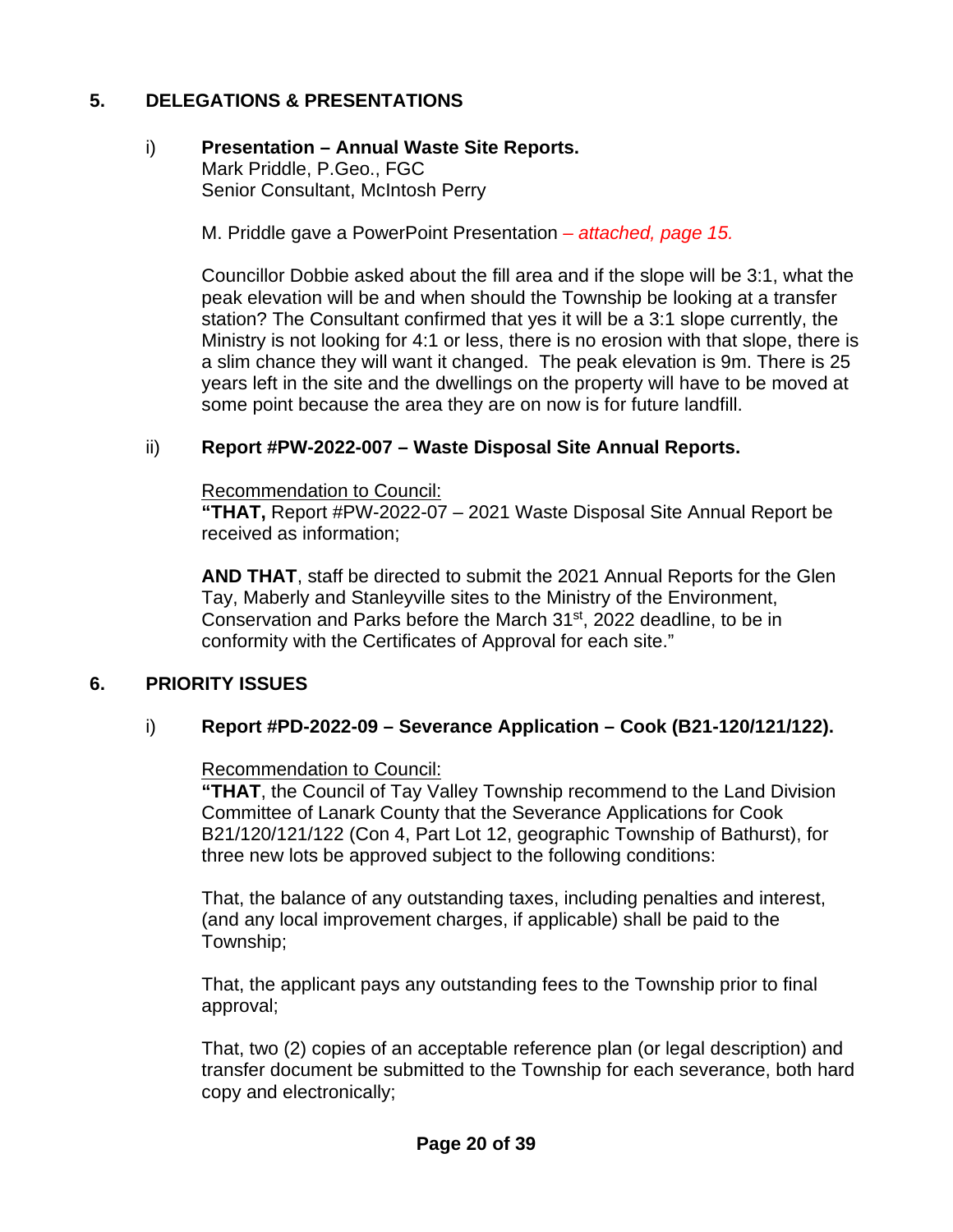That, payment for each lot shall be made to Tay Valley Township representing Cash-in-Lieu of Parklands;

That, the lot proposed in B21/120 be subject to a development agreement that identifies a development envelope for a dwelling 30m from the wetland; indicates that a permit from the RVCA will be required to cross the stream/wetland with a driveway; and that no development will occur in the wetland. The lot proposed in B21/122 also be subject to a development agreement to delineate a developable envelope south of the marine/leda clays on the property;

That, the applicant shall obtain entrance permits and Civic Address Numbers for the severed lots from the Township; and

That, sufficient lands shall be dedicated to the Township along the frontage of the lots to be severed in order to meet the Township's road widening requirements at no cost to the Township, if required. These requirements may also include sight triangles on parcels adjacent to existing public or private roads."

## ii) **Report #PD-2022-10 – Severance Application – Berga and Hall (B21/168/169).**

## Recommendation to Council:

**"THAT**, the Council of Tay Valley Township recommend to the Land Division Committee of Lanark County that the Severance Applications for Concession 5 Lot, 1 geographical Township of North Burgess known as 445 Winton Lane (Roll Number 91102502400), for two lot additions be approved subject to the following conditions:

That, the balance of any outstanding taxes, including penalties and interest, (and any local improvement charges, if applicable) shall be paid to the Township.

That, the applicant pays any outstanding fees to the Township prior to final approval of the severances.

That, two (2) copies of an acceptable reference plan (or legal description) and transfer document be submitted to the Township for the severances, both hard copy and electronically.

That, the undersized lot area be recognized through minor variances or zoning amendments for the lots created by the lot additions from B21/168 and 169."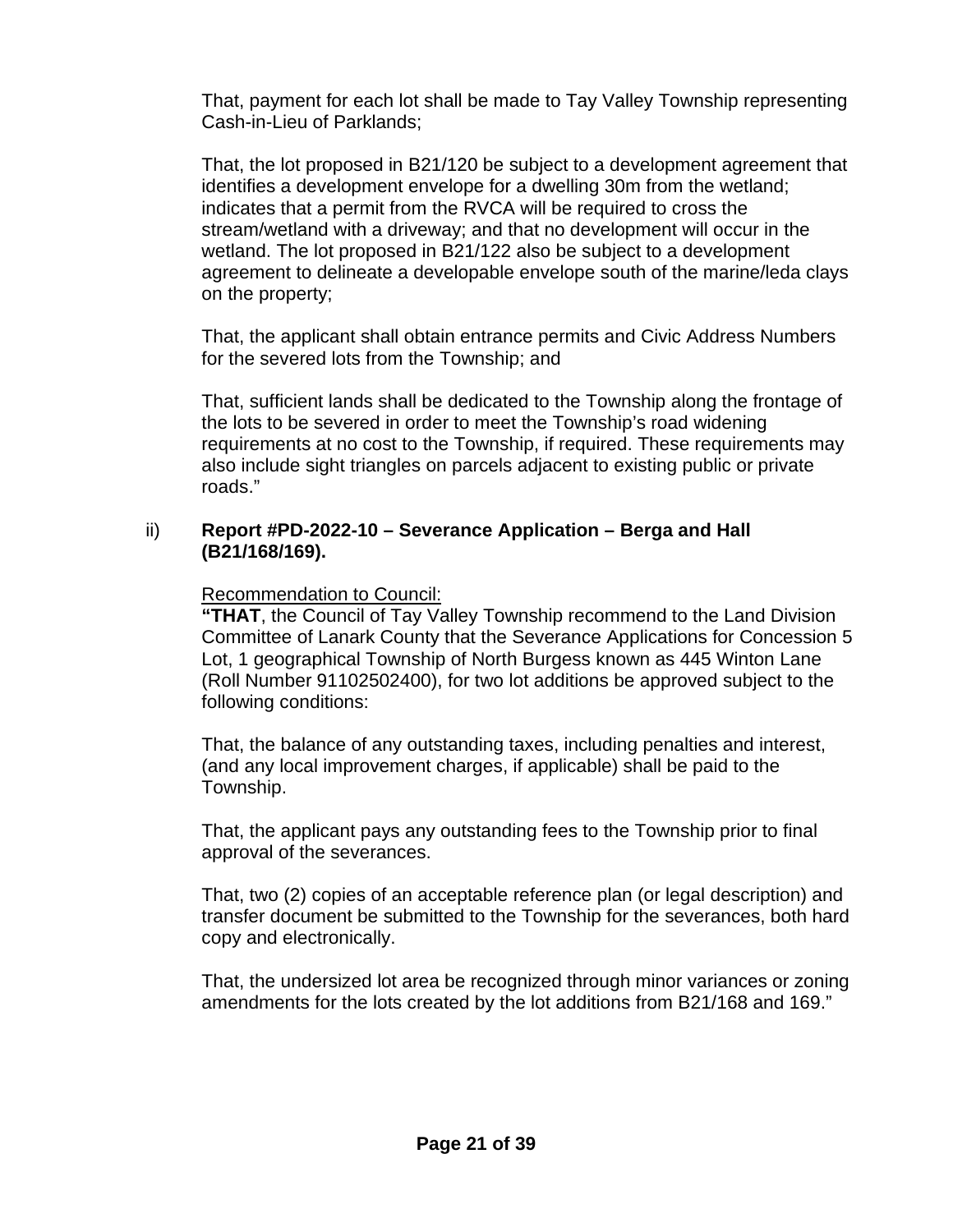#### iii) **Report #PD-2022-11 – Severance Application – Jacob and Lindstrom (B21/194).**

# Recommendation to Council:

**"THAT**, the Council of Tay Valley Township recommend to the Land Division Committee of Lanark County that the Severance Application for Lorna Jacobs and Terry Lindstrom B21/194 (Concession 6, Part Lot 5 and 6 geographic Township of North Burgess) roll number 091191101000120, 102 Lee Trail Lane for an easement for utility purposes in favour of lands at 179 Lee Trail Lane, owned by Griff Jones, be approved subject to the following conditions:

That, the balance of any outstanding taxes, including penalties and interest, (and any local improvement charges, if applicable) shall be paid to the Township.

That, the applicant pays any outstanding fees to the Township prior to final approval of the severance.

That, two (2) copies of an acceptable reference plan (or legal description) and transfer document be submitted to the Township for the severance, both hard copy and electronically."

# iv) **Report #PD-2022-12 – Severance Application – Lee (B21/193).**

# Recommendation to Council:

**"THAT**, the Council of Tay Valley Township recommend to the Land Division Committee of Lanark County that the Severance Application for Regan Lee B21/193 (Concession 6, Part Lot 6 geographic Township of North Burgess) roll number 091191101000100, 364 Blair Poole Lane for an easement for utility purposes in favour of lands at 179 Lee Trail Lane, owned by Griff Jones, be approved subject to the following conditions:

That, the balance of any outstanding taxes, including penalties and interest, (and any local improvement charges, if applicable) shall be paid to the Township.

That, the applicant pays any outstanding fees to the Township prior to final approval of the severance.

That, two (2) copies of an acceptable reference plan (or legal description) and transfer document be submitted to the Township for the severance, both hard copy and electronically."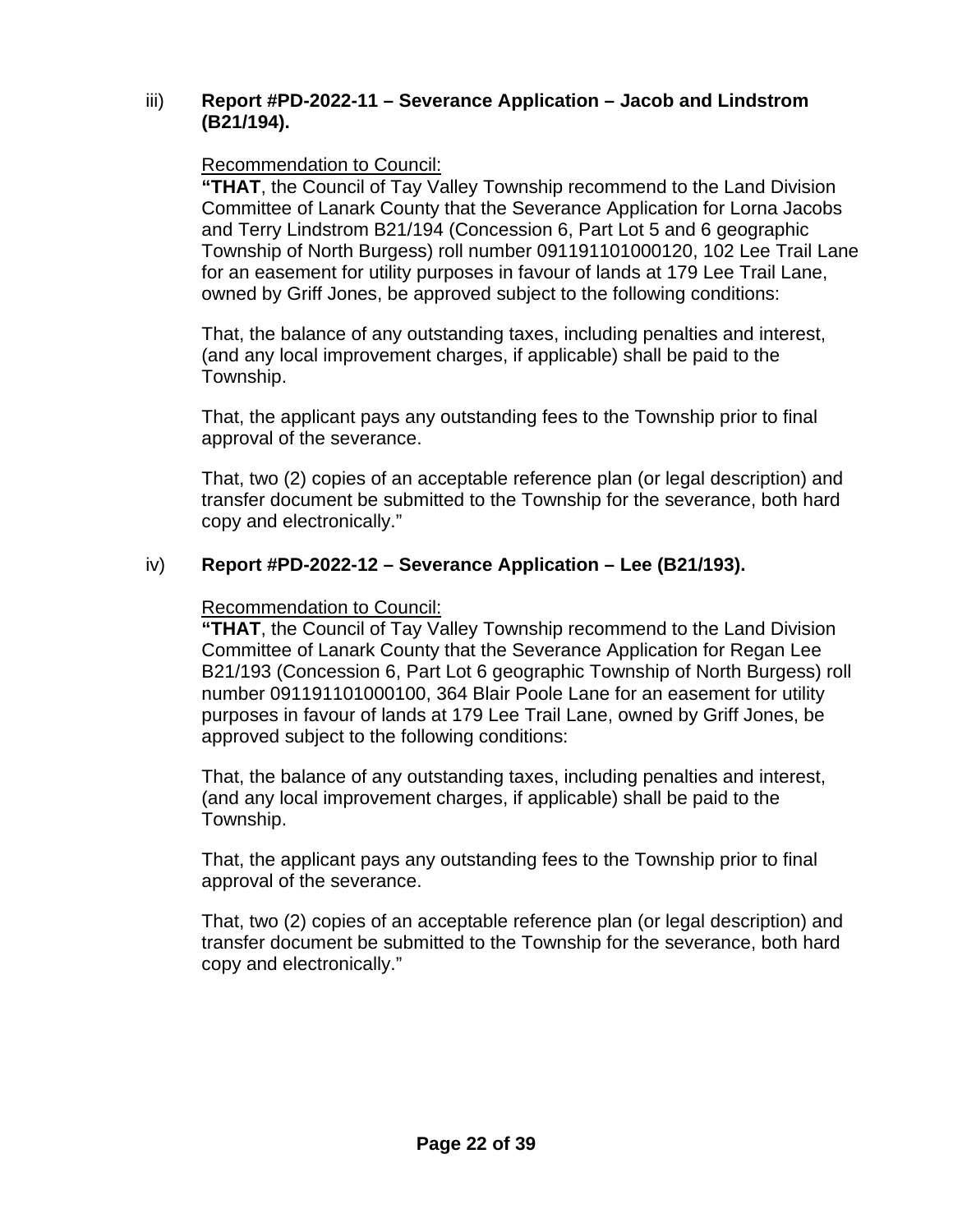v) **Report #PD-2022-13 – Follow-Up to ROMA Delegation with Minister of Energy Community Net Metering to Support Community-Based Energy Systems in Rural Areas.**

## Recommendation to Council:

**"THAT,** the Council of the Corporation of Tay Valley Township request the Province to:

- i) amend the Ontario Regulation for Net Metering to allow demonstration of community net metering projects with multiple account holders so that smaller and remote communities can participate in small scale & distributed generation of electricity;
- ii) provide access through community net metering for residents in Tay Valley Township and other rural communities who cannot sell power back to the Hydro One electrical grid due to Hydro's infrastructure deficiencies; and
- iii) permit both commercial and non-profit entities to operate generation or storage and play a lead role in forming net metering community groups."

# vi) **Report #PD-2022-14 – One-Foot Reserve Along a Township Road.**

Councillor Phillips asked when the delegation came to Council was the construction on the road already started and if so, did they need to have insurance? The Acting CAO/Clerk explained that development in the Township has increased in the last year and there has been requests to build roads on unopened road allowances where the Township would assume the road when it was built to the municipal standard, the Township has not had to deal with these types of development requests before and now have three (3) on the go and some have already been completed. There has been a standard agreement for these scenarios, no matter who develops the road, a private landowner or the Township the same requirements are needed, the design of the road, approvals from the Conservation Authorities, possibly ministry involvement, insurance requirements etc. The developer that came to Council as a delegation regarding cost recovery had put in a base in order to get their equipment down the unopened road allowance in order to drill bore holes to understand what the ground was and some trees were removed and gravel was put in to get the trucks in to do that, they did provide the necessary insurance requirements.

The Acting CAO/Clerk explained that Council is not discussing the specific project on the North Burgess 8<sup>th</sup> Concession, there has been other requests for cost recovery, the Guideline is pro development, it is difficult for one individual to build a road and there are a number of unopened road allowances at the end of opened maintained Township roads with lots suitable for development. The hindrance is for the first person that wants to develop to pay all the cost to build the road. There are other Townships that follow this Guideline, the Township would be the administrator of the agreement, Council needs to decide if the first person to develop pays for it all or adopt the Guideline which would allow the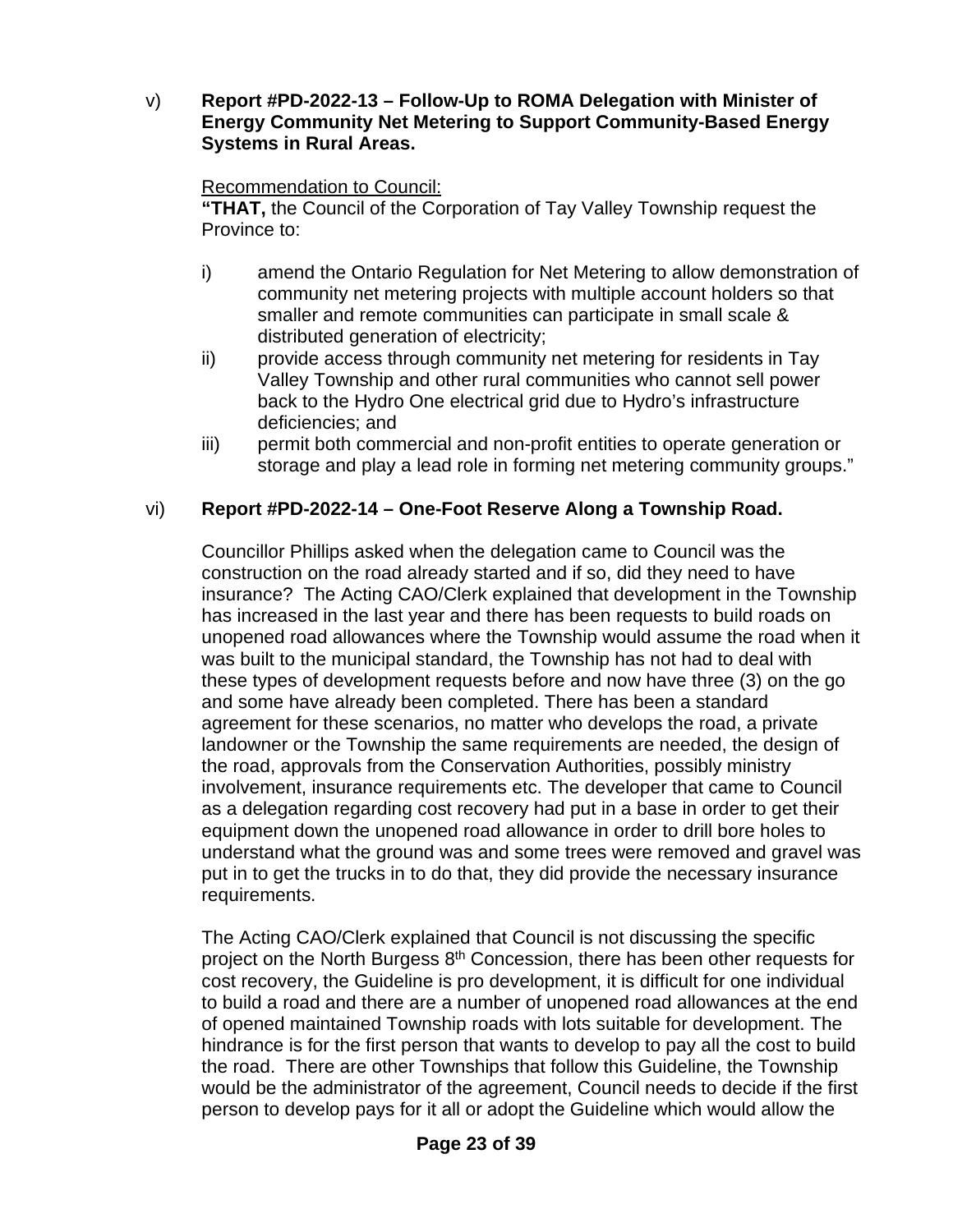developer to possibly recoup some of the cost as other landowners on the road develop later.

Councillor Phillips mentioned that the Private Unassumed Roads Working Group has discussed this by email today and some of them feel there is no difference between a private unassumed road and an unopened road allowance, issues are common to both and there seems to be an overlap on what the Working Group is working on and this. The Acting CAO/Clerk discussed that there were emails prior to the one Council received and that the Reeve had replied that he agreed that unopened road allowances are not under the mandate of the Private Unassumed Roads Working Group, the issue tonight is for Council to establish a Guideline for landowners to recoup some costs when they bring an unopened road allowance up to municipal standards.

The Committee agreed to move this item forward to Council for further discussion.

## Recommendation to Council:

**"THAT,** a One-foot Reserve Guideline for previously unopened road allowances that are assumed into the Township Road system be approved."

# vii) **Report #FIN-2022-01 – 2021 Statement of Remuneration and Expenses.**

Recommendation to Council: **"THAT,** Report #FIN-2022-01 - 2021 Statement of Remuneration and

Expenses be received as information."

# viii) **Report #FIN-2022-02 – 2021 Development Charges Statement.**

Recommendation to Council: **"THAT,** Report #FIN-2022-02 - 2021 - Development Charges Statement be received as information."

# ix) **Report #FIN-2022-03 – 2021 Investment Report.**

Recommendation to Council: **"THAT**, Report #FIN-2022-03 – 2021 Investment Report be received as information."

# x) **Report #FIN-2022-04 – 2021 Planning Act Financial Reporting for Parkland.**

The Public Works Manager clarified that the 165km in the report should be 165m.

Recommendation to Council:

**"THAT**, Report #FIN-2022-04 – 2021 Planning Act Financial Reporting for Parkland be received as information."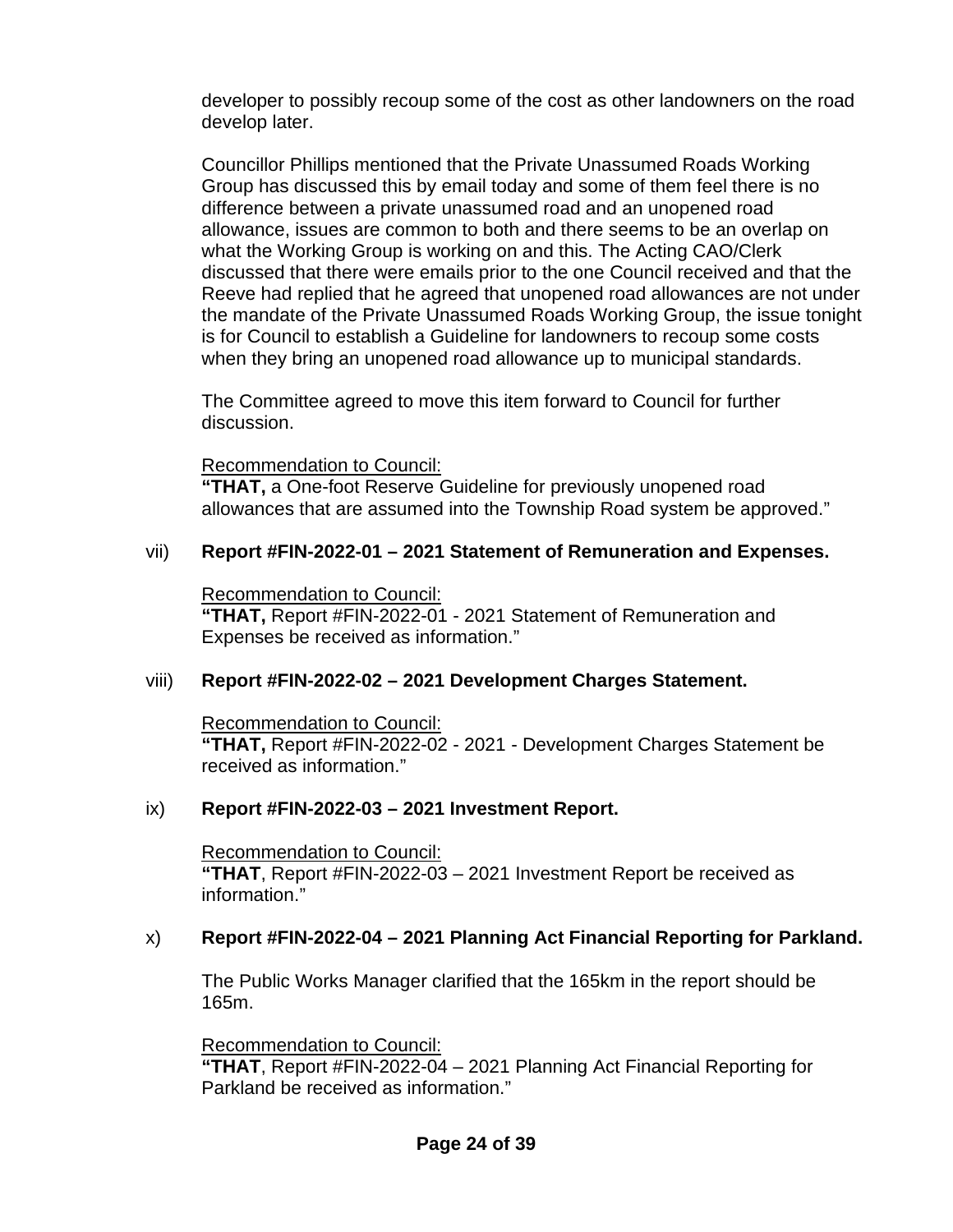# xi) **Report #PW-2022-02 – Pavement Markings – Tender Award.**

## Recommendation to Council:

**"THAT,** Lanark County Tender #PW-M-32-2022-22-E2 – Supply and Application of Water Based Traffic Paint for Pavement Markings be awarded to Trillium Pavement Marking in the amount of \$26,342.04.00 plus H.S.T.;

**AND THAT**, the Reeve and Clerk be authorized to sign the necessary documentation."

#### xii) **Report #PW-2022-03 – Glen Tay Road and Anglican Church Road – Tender Award.**

Recommendation to Council:

**"THAT,** Schedule 'G', Glen Tay Road and 'H', Anglican Church Road, of Lanark County Tender #PW-C-12-2022-22-E0– Micro-surfacing be awarded to Miller Paving Limited**;** 

**AND THAT**, the Reeve and Clerk be authorized to sign the necessary documentation."

# xiii) **Report #PW-2022-04 – Zealand Road Culver Replacement – Tender Award.**

Recommendation to Council: **"THAT,** Tender #2022-PW-002– Zealand Road Culvert Replacement be cancelled;

**AND THAT**, staff complete the work in-house."

# xiv) **Report #PW-2022-05 – Cameron Side Road Rehabilitation – Tender Award.**

Recommendation to Council:

**"THAT,** Schedule "B" of Tender #PW-C-01-2022-22-E0 for the Rehabilitation of Cameron Side Road and the replacement of the Bathurst 5<sup>th</sup> Concession Culvert be awarded to Crains' Construction Limited in the amount of \$730,926.50 plus H.S.T.;

**AND THAT**, the Reeve and Clerk be authorized to sign the necessary documentation."

#### xv) **Report #PW-2022-06 – Shoulder Gravel Harper Road – Tender Award.**

#### Recommendation to Council:

**"THAT,** Schedule 'C' of Lanark County Tender #PW-C-11-2022-22-E0 – Shoulder Gravel be awarded to Arnott Brothers Construction;

**AND THAT**, the Reeve and Clerk be authorized to sign the necessary documentation."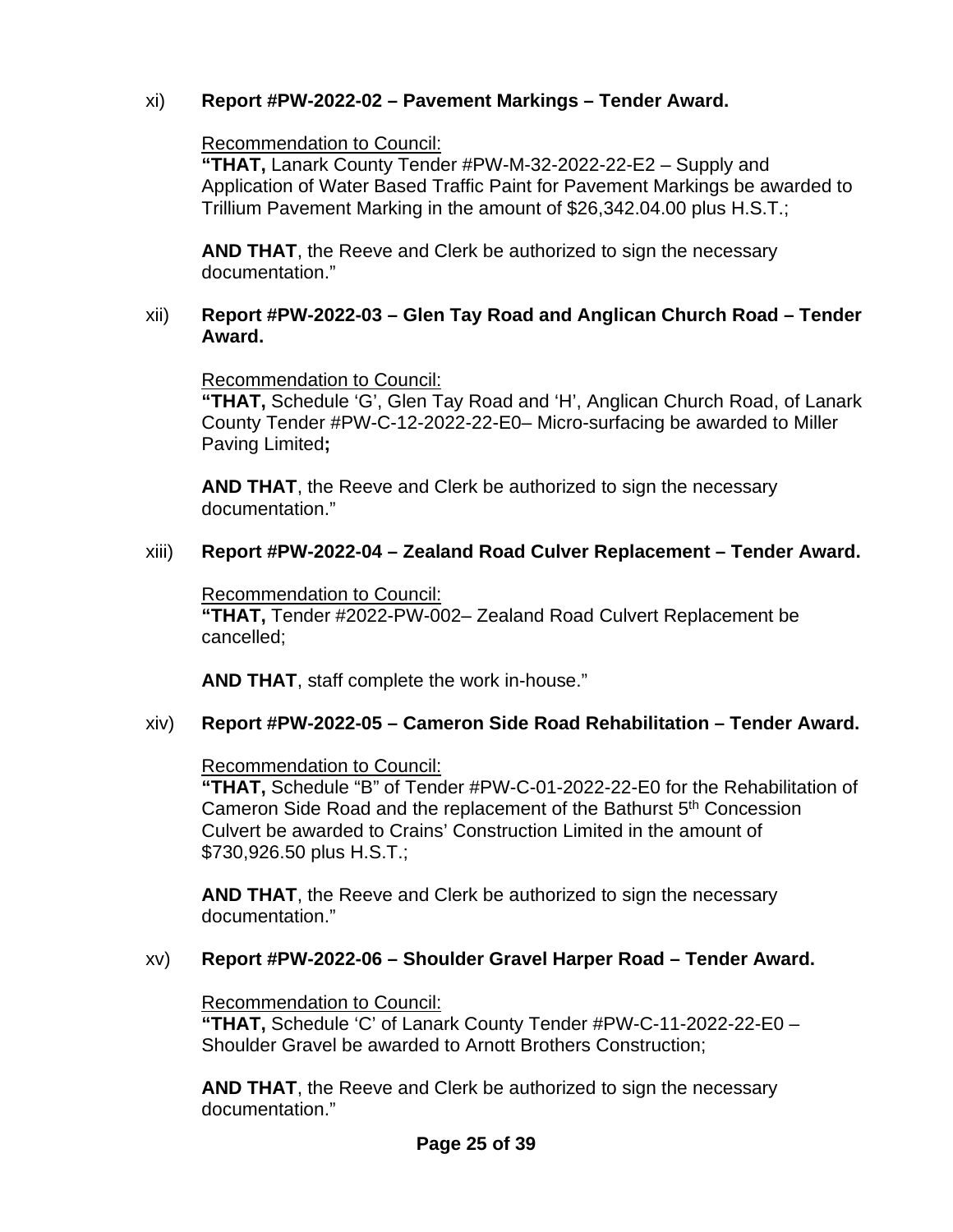Councillor G. Richardson left at 7:52 p.m.

## xvi) **Report #C-2022-07 – Request to Close Portion of Unopened Road Allowance – Pearson.**

## Recommendation to Council:

**"THAT,** Council declares the portion of the unopened road allowance (approximately 800 feet) between Lots 18 & 19, Concession 5, North Burgess, north of Narrows Lock Road, surplus to the Township's needs;

**THAT,** Council agrees to proceed with the application to stop up, close and sell the said unopened road allowance as per the Road Closing and Sale Policy and call a Public Meeting;

**THAT,** the purchase price of \$0.12 per square foot be accepted should the sale be finalized."

# xvii) **Report #C-2022-08 – Speeding Compliant Policy.**

Recommendation to Council: **"THAT,** the Speeding Complaint Policy be adopted;

**AND THAT**, the necessary by-law be brought forward at the next Council meeting."

# xviii) **Report #C-2022-06 – Election – Lame Duck.**

Recommendation to Council: **"THAT,** Report #C-2022-06 – Election – Lame Duck, be received for information."

#### xix) **Report #CBO-2022-03– Building Department Report – January – February 2022.**

Councillor Rainer asked due to the development increase last year could another column be added to compare this year to last year? The Planner will check with the GIS provider.

Recommendation to Council:

**"THAT**, Report #CBO-2022-03 – Building Department Report – January - February 2022 be received as information."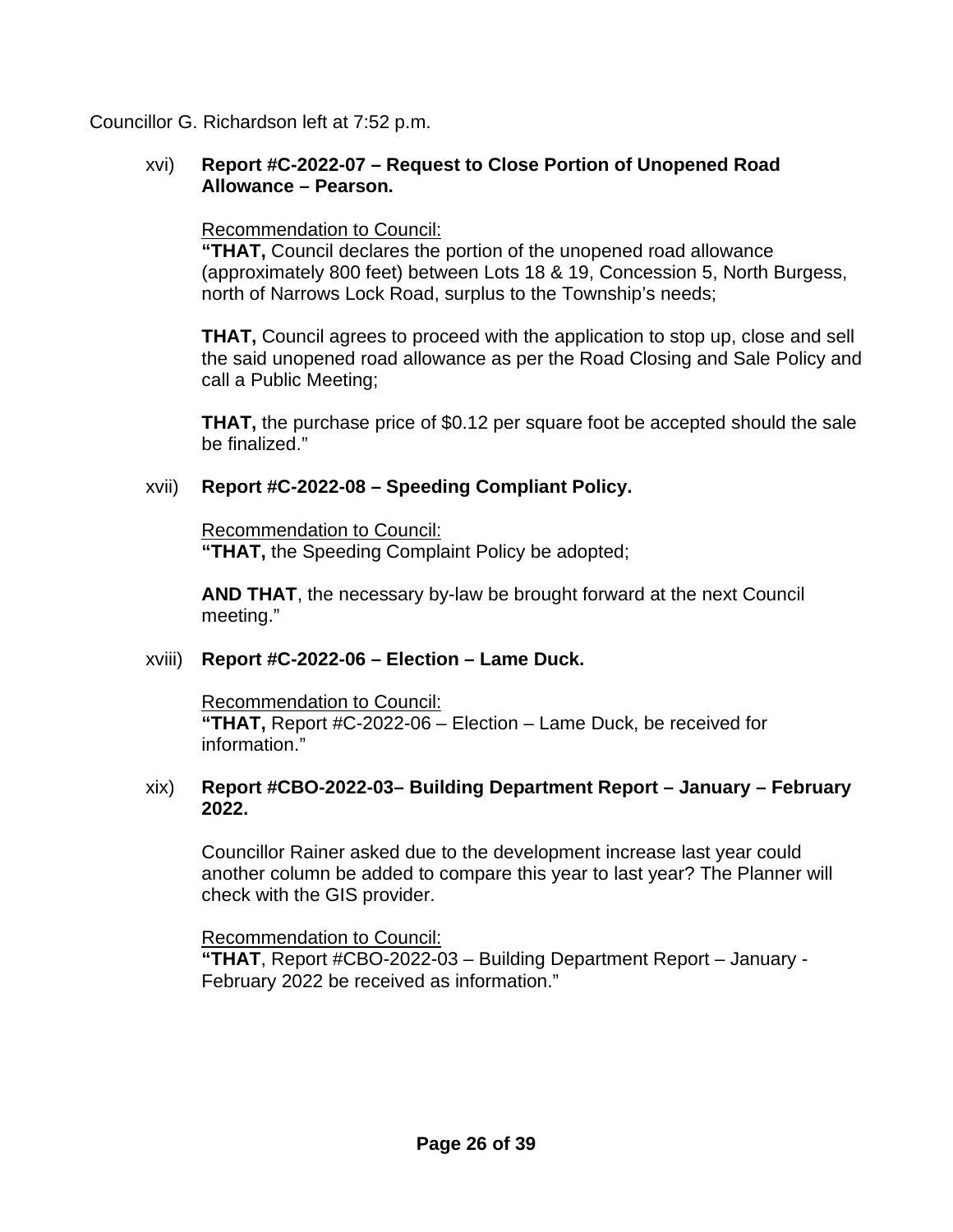# **7. CORRESPONDENCE**

# i) **22-02-23 – Council Communication Package.**

Recommendation to Council:

**"THAT,** the 22-02-23 Council Communication Package be received for information."

#### ii) **Funding Support for Infrastructure Projects – Bridge/Culvert Replacements in Rural Municipalities.**

Recommendation to Council:

"**THAT**, the Council of the Corporation of Tay Valley Township requests the Federal and Provincial Government to provide more funding to rural municipalities to support infrastructure projects related to major bridge and culvert replacements, as well as major road projects;

**AND THAT**, this resolution be forwarded to the Premier of Ontario, Provincial Minister of Finance, Federal Minister of Finance and AMO."

# iii) **AMO: Call to Re-Examine Hospital Capital Funding.**

Recommendation to Council:

**"WHEREAS**, healthcare funding is a provincial and federal responsibility;

**AND WHEREAS**, from 2009 to 2020 a total of \$415.4 million has been transferred from municipal operations to fund and build provincial hospitals:

**AND WHEREAS**, remaining long-term commitments to hospitals stand at \$117.5 million (as of 2020), which will also be financed from municipal operations;

**AND WHEREAS**, a hospital is one of many public services that contributes to healthy communities;

**AND WHEREAS,** municipal contributions to provincial hospitals takes away from the resources available for other municipal services that contribute to the health and well-being of residents;

**AND WHEREAS**, a community's total contribution to local hospitals also includes the donations made by benevolent individuals, groups, and businesses along with municipal contributions;

**AND WHEREAS**, a community's required local share is to pay 10% of capital construction costs and 100% of the cost of equipment, furniture, and fixtures, which includes medical equipment with big ticket prices: MRI machines, CT scanners, and x-ray machines;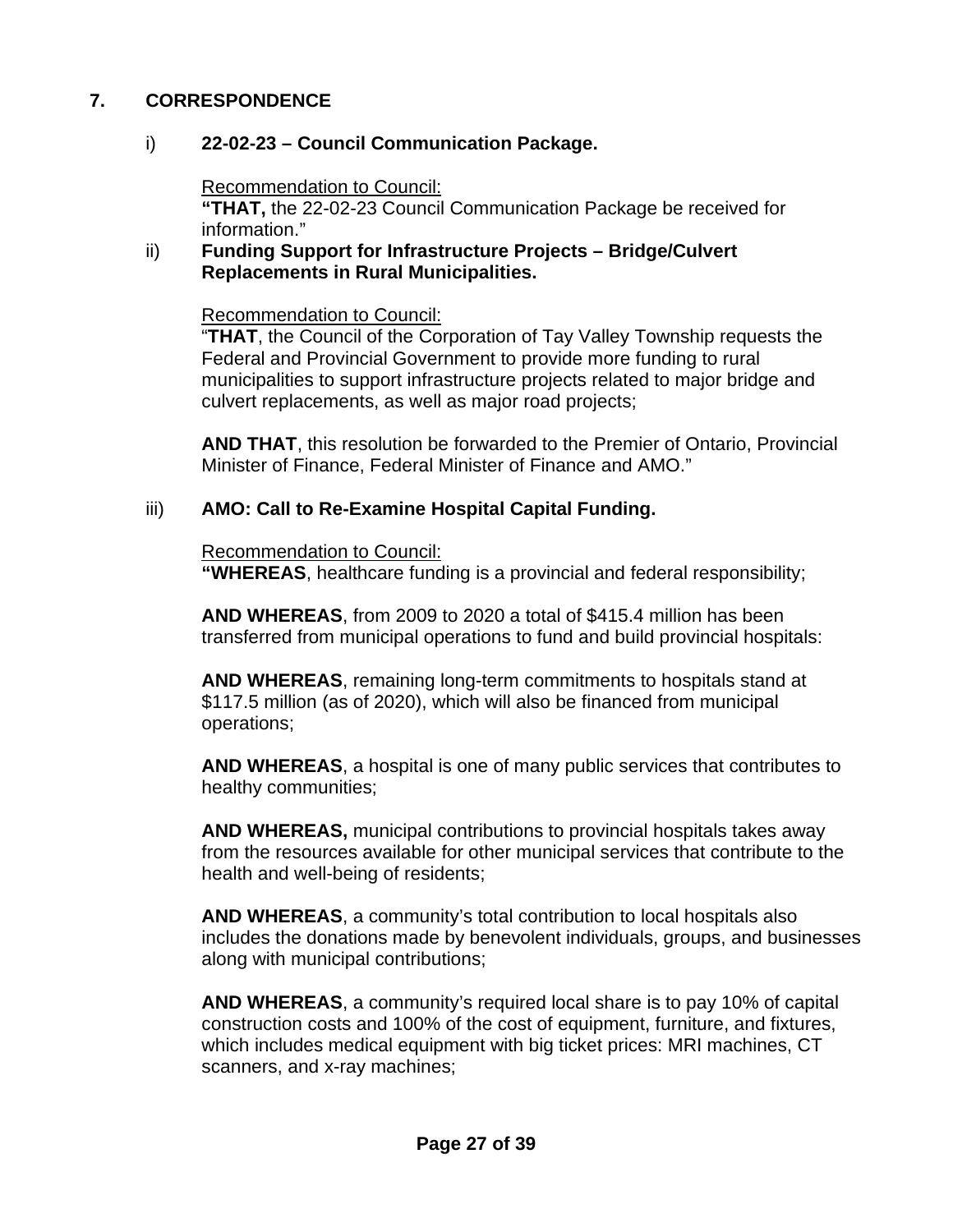**AND WHEREAS**, this translates to a 70% provincial share and 30% local share (individuals, groups, businesses, and municipalities) of the overall cost of provincial hospital operations and capital projects;

**AND WHEREAS**, the adoption of the "design-build-finance" hospital construction model (also known as alternative financing and procurement or P3 projects), has increased local share amounts because they now include the costs of long-term financing;

**AND WHEREAS**, equipment replacement needs are increasingly frequent and increasingly expensive with average equipment lifespan of just ten years;

**AND WHEREAS**, the Association of Municipalities of Ontario has highlighted the "local share" of hospital capital contributions as a major issue in its 2022 Pre-Budget Submission to the Standing Committee on Finance and Economic Affairs;

**NOW THEREFORE BE IT RESOLVED THAT**, the Council of the Corporation of Tay Valley Township does hereby call for a provincial re-examination of the "local share" hospital capital calculation methodology, to better reflect the limited fiscal capacity of municipalities, and the contributions to health care services they already provide to a community;

**NOW THEREFORE BE IT FURTHER RESOLVED THAT,** a copy of this resolution be hereby circulated to the Minister of Finance, the Minister of Health, the Minister of Municipal Affairs and Housing, and the Association of Municipalities of Ontario."

# **8. COMMITTEE, BOARD & EXTERNAL ORGANIZATION UPDATES**

# i) **Green Energy and Climate Change Working Group.**

Deputy Reeve Barrie Crampton and Councillor Rob Rainer.

The Committee reviewed the minutes that were attached to the agenda.

Councillor Rainer reported that the Working Group discussed things that the Township should do in the future and suggested that future budgets have a line item for Climate Change Action.

- ii) **Recreation Working Group**  *deferred to the next meeting.* Councillor Fred Dobbie and Councillor Beverley Phillips.
- iii) **Private Unassumed Roads Working Group**  *deferred to the next meeting.* Councillor RoxAnne Darling and Councillor Gene Richardson.
- iv) **Fire Board**  *deferred to the next meeting.* Councillor RoxAnne Darling, Councillor Fred Dobbie, Councillor Mick Wicklum.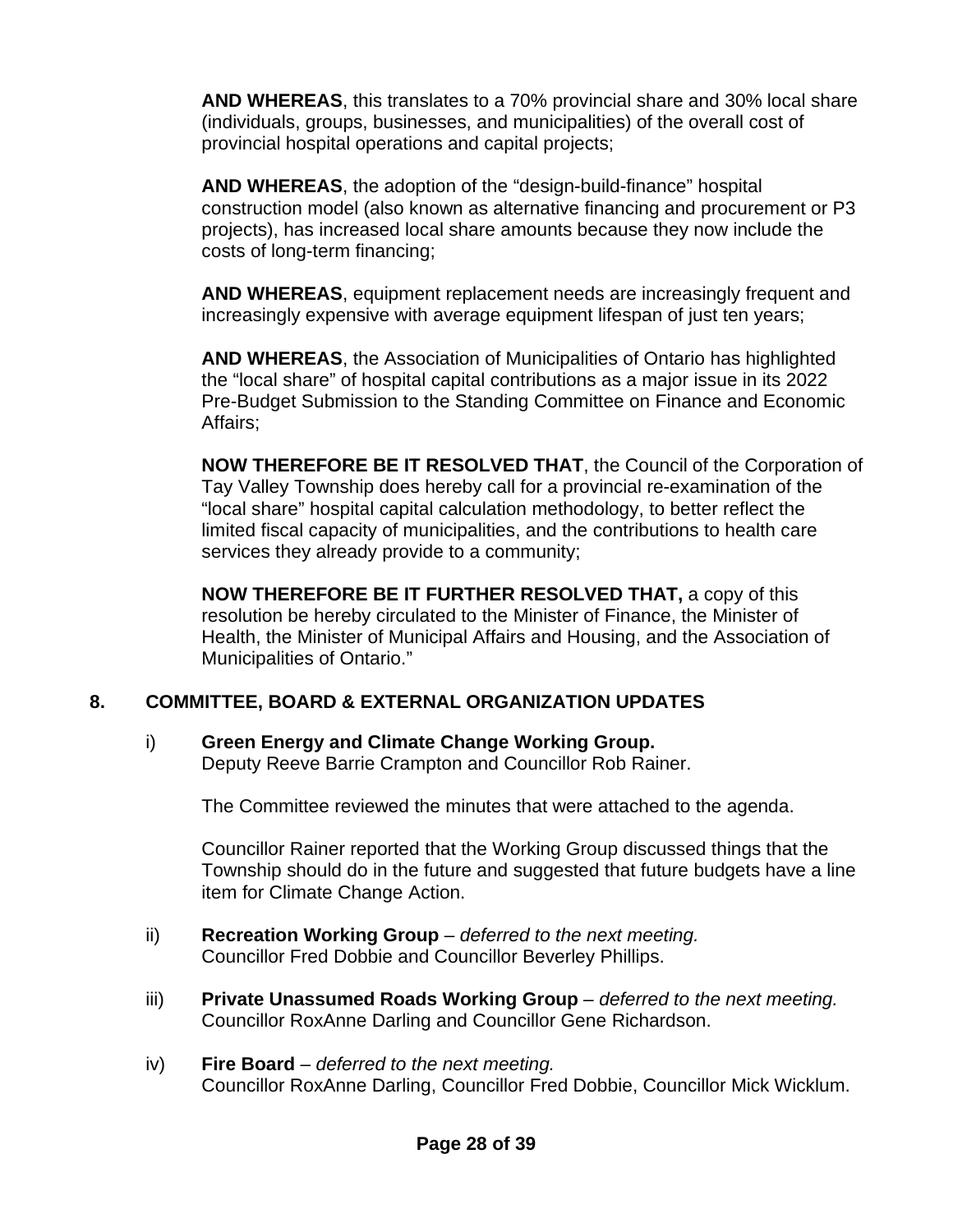- iv) **Library Board**  *deferred to the next meeting.* Councillor Rob Rainer.
- v) **Police Services Board.**

Reeve Brian Campbell.

The Committee reviewed the minutes that were attached to the agenda.

# vi) **County of Lanark.**

Reeve Brian Campbell and Deputy Reeve Barrie Crampton.

- encourage Council members to look at the Corporate Services Agenda for the March 9, 2022 meeting, the County is discussing live streaming of meetings on a permanent basis
- the Warden sent a letter to the Premier that the actions of Randy Hillier do not reflect the views of Lanark County
- the public works department approved a number of tenders and mentioned that Tay Valley Township has participated in related projects to get better pricing
- vii) **Mississippi Valley Conservation Authority Board.** Councillor RoxAnne Darling.

The Committee reviewed the minutes that were attached to the agenda.

viii) **Rideau Valley Conservation Authority Board.** Councillor Gene Richardson.

The Committee reviewed the minutes that were attached to the agenda.

- ix) **Rideau Corridor Landscape Strategy**  *deferred to the next meeting.* Reeve Brian Campbell.
- x) **Municipal Drug Strategy Committee**  *deferred to the next meeting.* Councillor Gene Richardson.

# ix) **Committee of Adjustment.**

The Committee reviewed the minutes that were attached to the agenda.

# **9. CLOSED SESSION**

None.

# **10. DEFERRED ITEMS**

*\*The following items will be discussed at the next and/or future meeting:*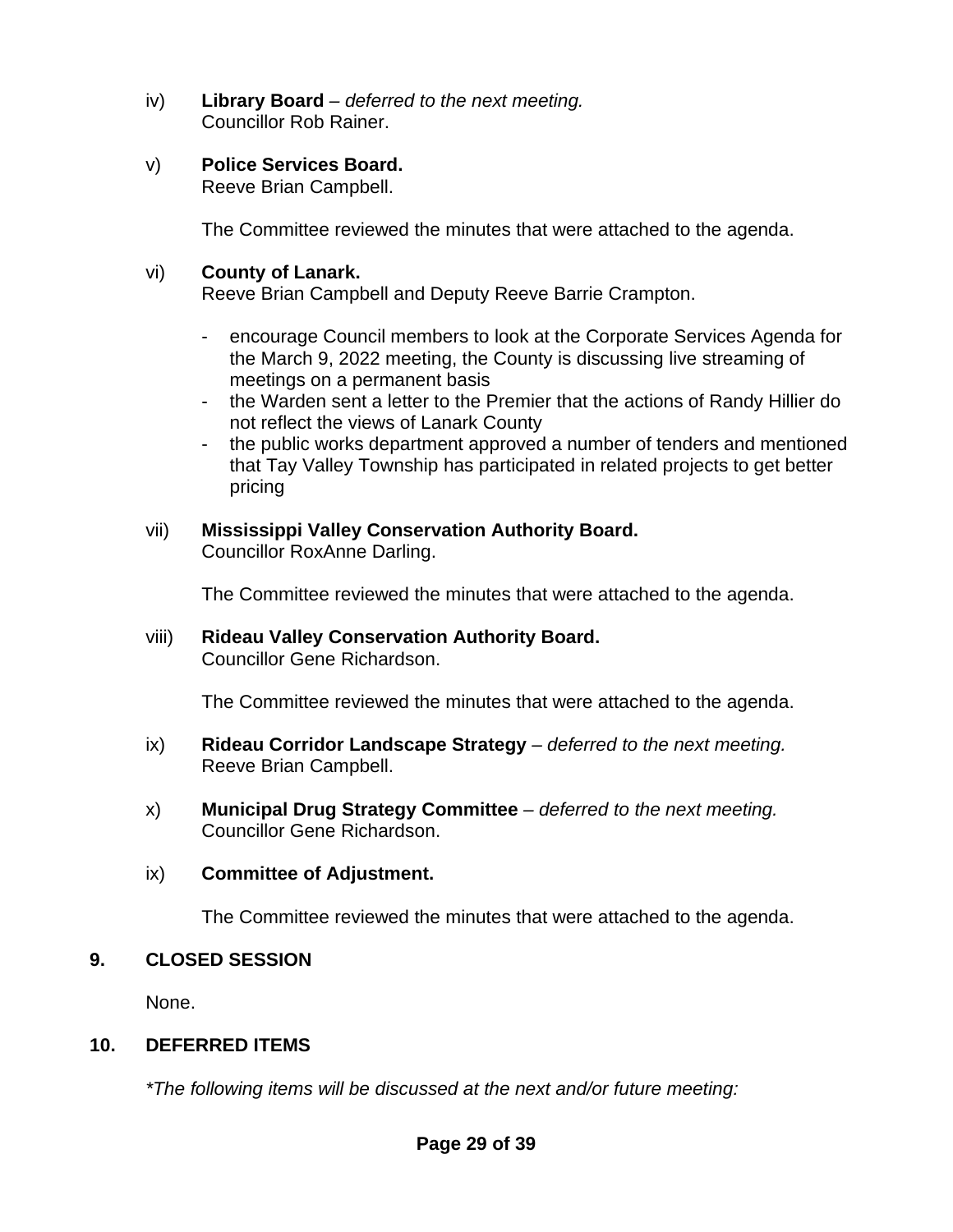*See Township Action Plan – distributed separately to Council*  $\mathcal{L}^{\text{max}}$ 

# **11. ADJOURNMENT**

The Committee adjourned at 8:03 p.m.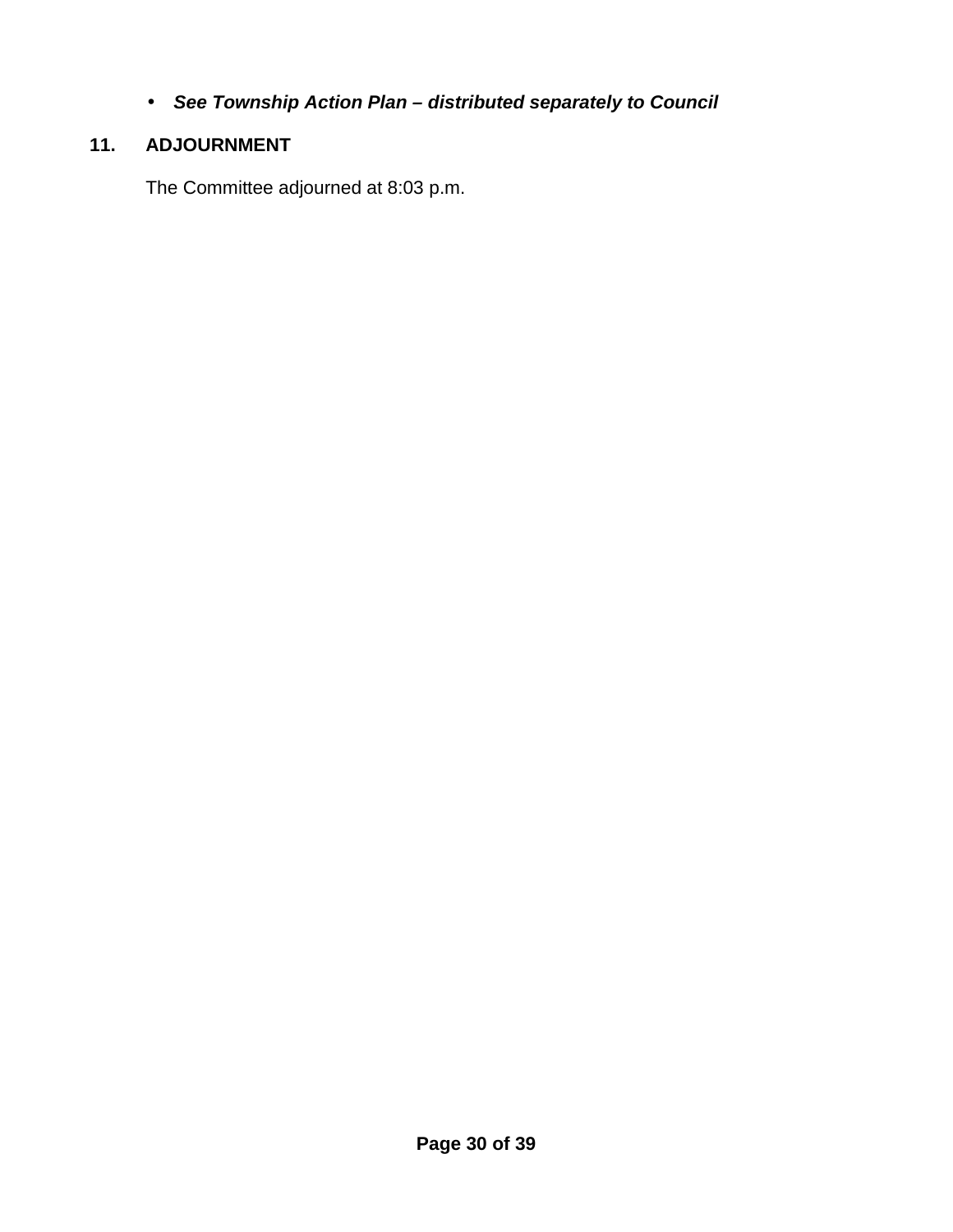# **BY-LAWS**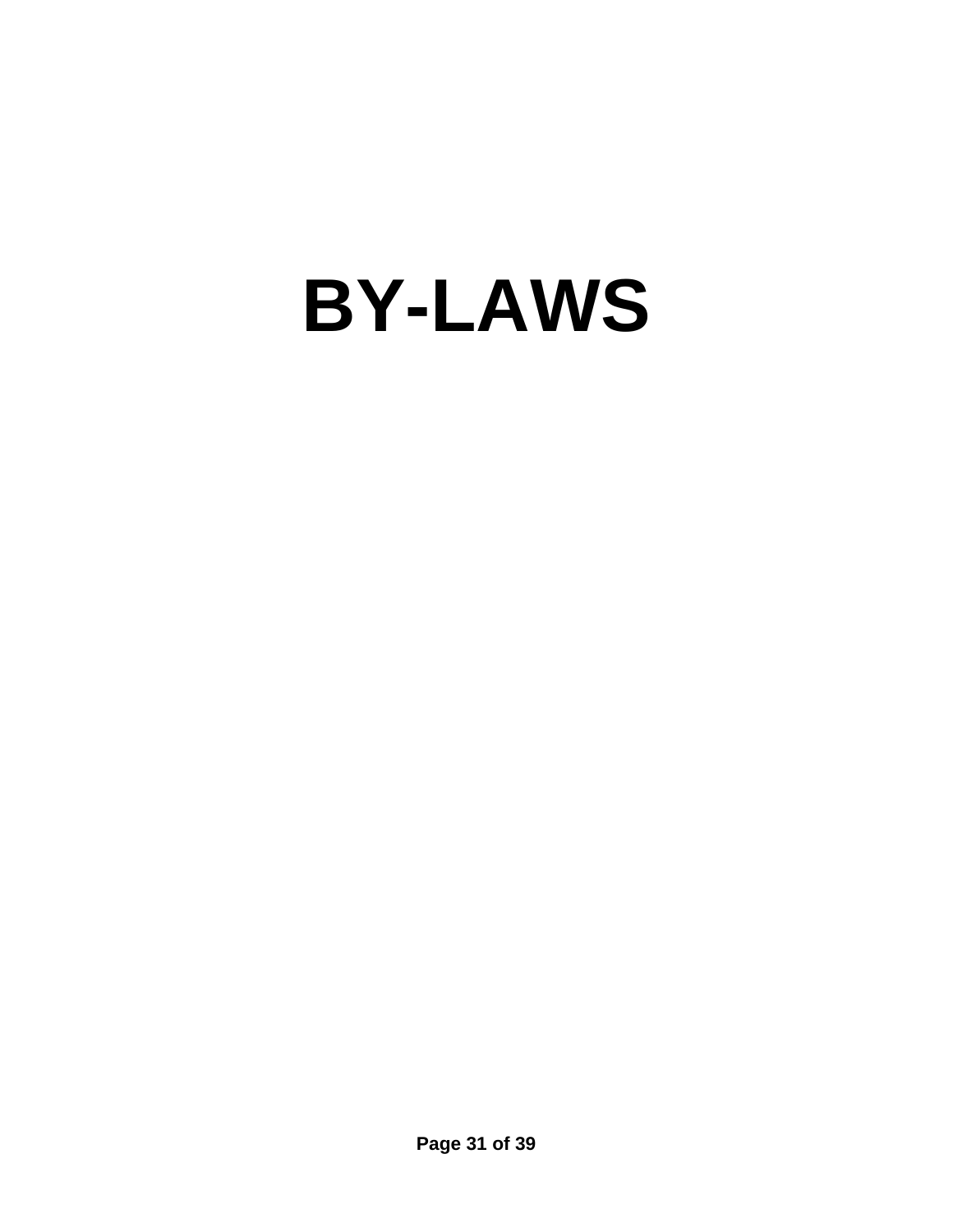# <span id="page-31-0"></span>**THE CORPORATION OF TAY VALLEY TOWNSHIP**

# **BY-LAW NO. 2022-004**

#### **SPEEDING COMPLAINT POLICY**

**WHEREAS,** Section 9 of the *Municipal Act, 2001,* S.O. 2001, c. 25, as amended, provides that a municipality has the capacity, rights, powers and privileges of a natural person for the purpose of exercising its authority under the Municipal Act or any other Act;

**AND WHEREAS**, Section 5 (3) of the *Municipal Act, 2001,* S.O. 2001, c. 25, as amended, provides that a municipal power, including a municipality's capacity, rights, powers and privileges under Section 9, shall be exercised by by-law unless the municipality is specifically authorized to do otherwise;

**AND WHEREAS**, the Council of the Tay Valley Township deems it expedient to establish a consistent process upon which to address speeding complaints;

**AND WHEREAS**, the Ontario Provincial Police and the Tay Valley Police Services Board has been consulted and endorse the Speeding Complaint Policy;

**NOW THEREFORE BE IT RESOLVED THAT,** the Council of the Corporation of Tay Valley Township enacts as follows:

#### **1. GENERAL REGULATIONS**

**1.1 THAT,** the Speeding Complaint Policy, attached hereto as Schedule "A", be adopted.

#### **2. ULTRA VIRES**

Should any sections of this by-law, including any section or part of any schedules attached hereto, be declared by a court of competent jurisdiction to be ultra vires, the remaining sections shall nevertheless remain valid and binding.

#### **3. EFFECTIVE DATE**

ENACTED AND PASSED this 22nd day of March, 2022.

**Brian Campbell, Reeve Amanda Mabo, Clerk** 

\_\_\_\_\_\_\_\_\_\_\_\_\_\_\_\_\_\_\_\_\_ \_\_\_\_\_\_\_\_\_\_\_\_\_\_\_\_\_\_\_\_\_\_\_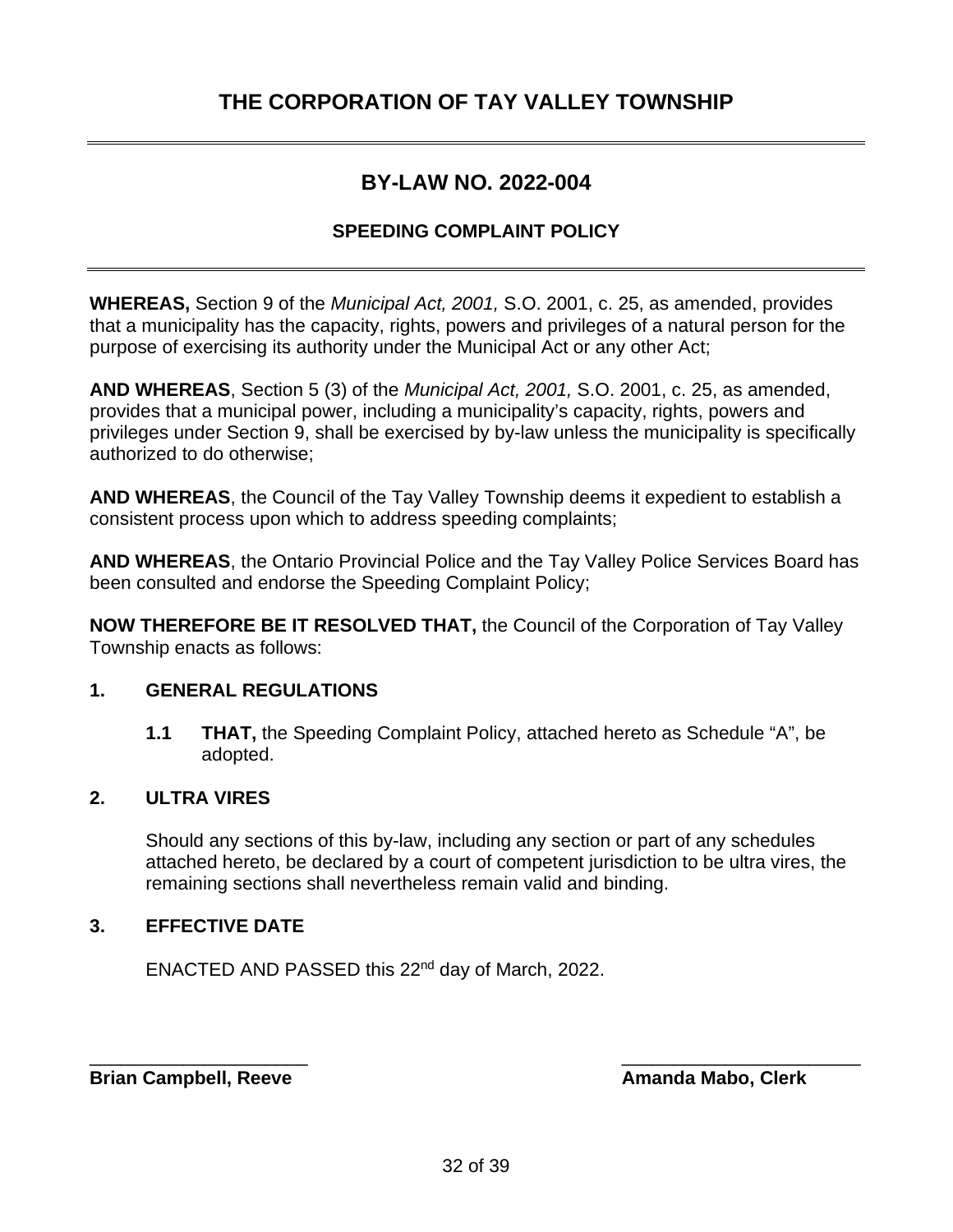# **THE CORPORATION OF TAY VALLEY TOWNSHIP BY-LAW NO. 2022-004**

\_\_\_\_\_\_\_\_\_\_\_\_\_\_\_\_\_\_\_\_\_\_\_\_\_\_\_\_\_\_\_\_\_\_\_\_\_\_\_\_\_\_\_\_\_\_\_\_\_\_\_\_\_\_\_\_\_\_\_\_\_\_\_\_\_\_\_\_\_\_\_\_\_\_

#### **SUBJECT: SPEEDING COMPLAINT POLICY**

#### **1.0 PURPOSE**

This policy provides a consistent and uniform process to respond to speeding complaints.

#### **2.0 LEGISLATIVE AUTHORITY**

Section 11(1) of the *Municipal Act, 2001,* S.O. 2001, c. 25, as amended, provides that a lower-tier municipality may provide any service or thing that the municipality considers necessary or desirable for the public.

#### **3.0 SCOPE**

- **3.1** This policy applies to speeding complaints on Township Roads.
- **3.2** This policy does not apply to speeding complaints pertaining to specific drivers and vehicles.

#### **4.0 DEFINITIONS**

**"85th Percentile Speed"** – shall mean the speed at which 85% of traffic travels at or below on a given Township Road.

**"Complainant" –** the person who is dissatisfied and filing the complaint.

**"Monitoring Device"** – shall include, but not be limited to, traffic counters and an electronic speed sign.

**"Municipality"** – shall mean the Corporation of Tay Valley Township.

**"Speeding Concern" –** shall mean that if the 85th Percentile Speed on a Township Road posted/unposted as 80 km/h is above 10 km/h of the posted or unposted speed limit it shall be deemed a Speeding Concern. If the 85<sup>th</sup> Percentile Speed on a Township Road posted/unposted as less than 80 km/h is above 8 km/h of the posted or unposted speed limit it shall be deemed a Speeding Concern.

**"Township Road (Municipal Road)"** – shall mean a road within the Municipality that has been designated as a Township Road in the current Road Naming By-Law.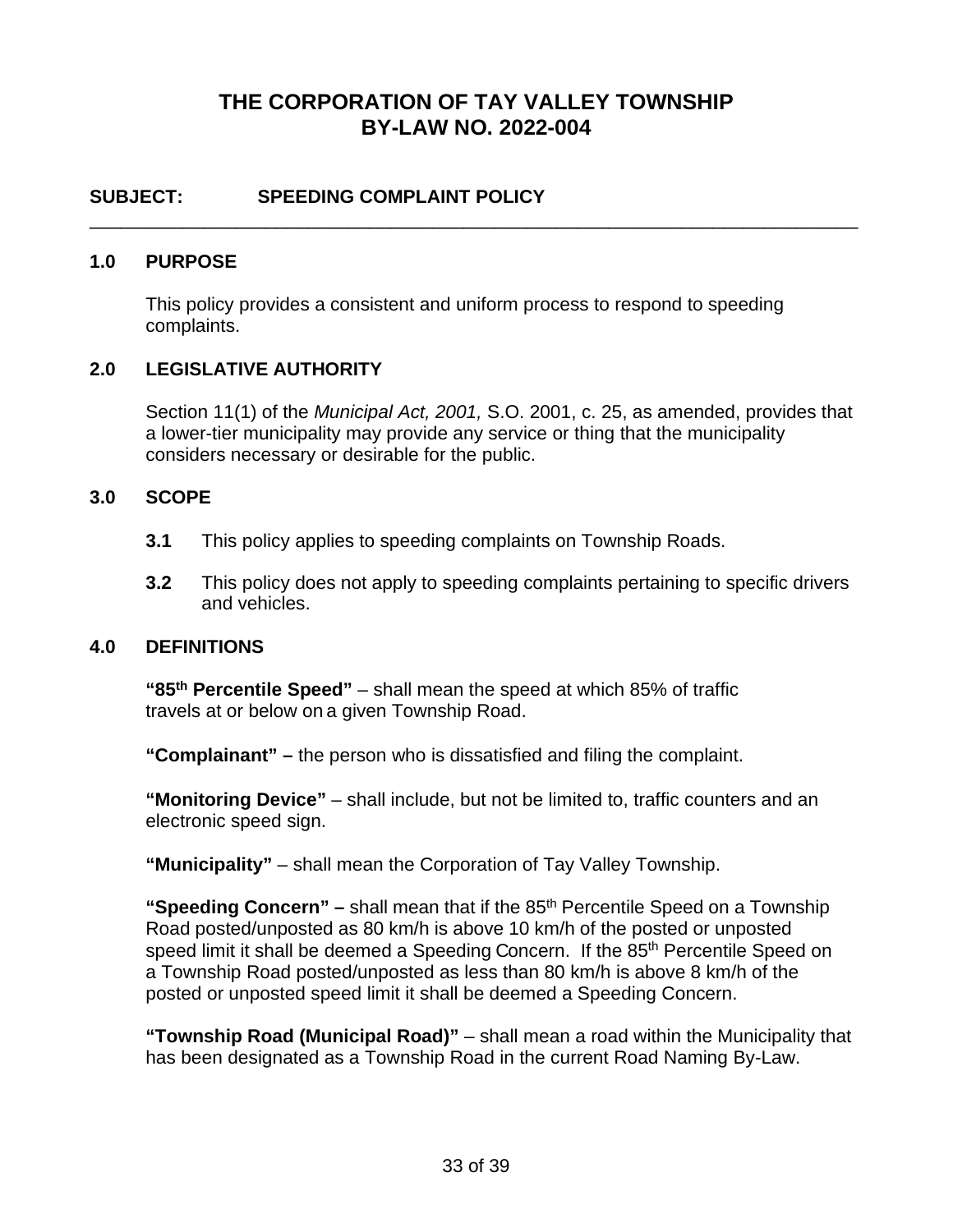#### **5.0 INITIAL SPEEDING COMPLAINT**

#### **5.1 Receipt of Compliant**

- 5.1.1 All speeding complaints received by the Township will be reported using the Complaint Form on the Municipal Website.
- 5.1.2 The following information is required to process the complaint:
	- Name, address and contact information of the Complainant  $\mathbf{r}$  .
	- Date and time of received complaint
	- Location of perceived speeding issue
	- Approximate frequency of perceived speeding incidents as determined by the Complainant (i.e. daily occurrence, only weekends, summer months).

#### **5.2 Acknowledgement**

Complaints shall be submitted to the Clerk's Office. Upon receipt, the complaint will be given a tracking number and will be acknowledged in writing within 7 (seven) calendar days.

## **5.3 Traffic Monitoring and Reporting**

- 5.3.1 Upon receipt of a complaint, the Clerk's Office shall coordinate with the Public Works Department to schedule a time to monitor the Township Road with a Monitoring Device.
- 5.3.2 The Township Road that is the subject of the speeding complaint shall be monitored for a minimum of seven (7) days.
- 5.3.3 The following information shall be collected and recorded:
	- Location of Monitoring Device (longitude, latitude);
	- Beginning and end date of monitoring; and
	- Traffic counts and speeds.  $\mathcal{L}^{\text{max}}$
- 5.3.4 Traffic reports shall be created using the appropriate software and may include:
	- Speed Data Analysis Report
	- Police Graphs Report
	- Tabular Report
	- Data Summary Report
	- Enforcement Evaluation Report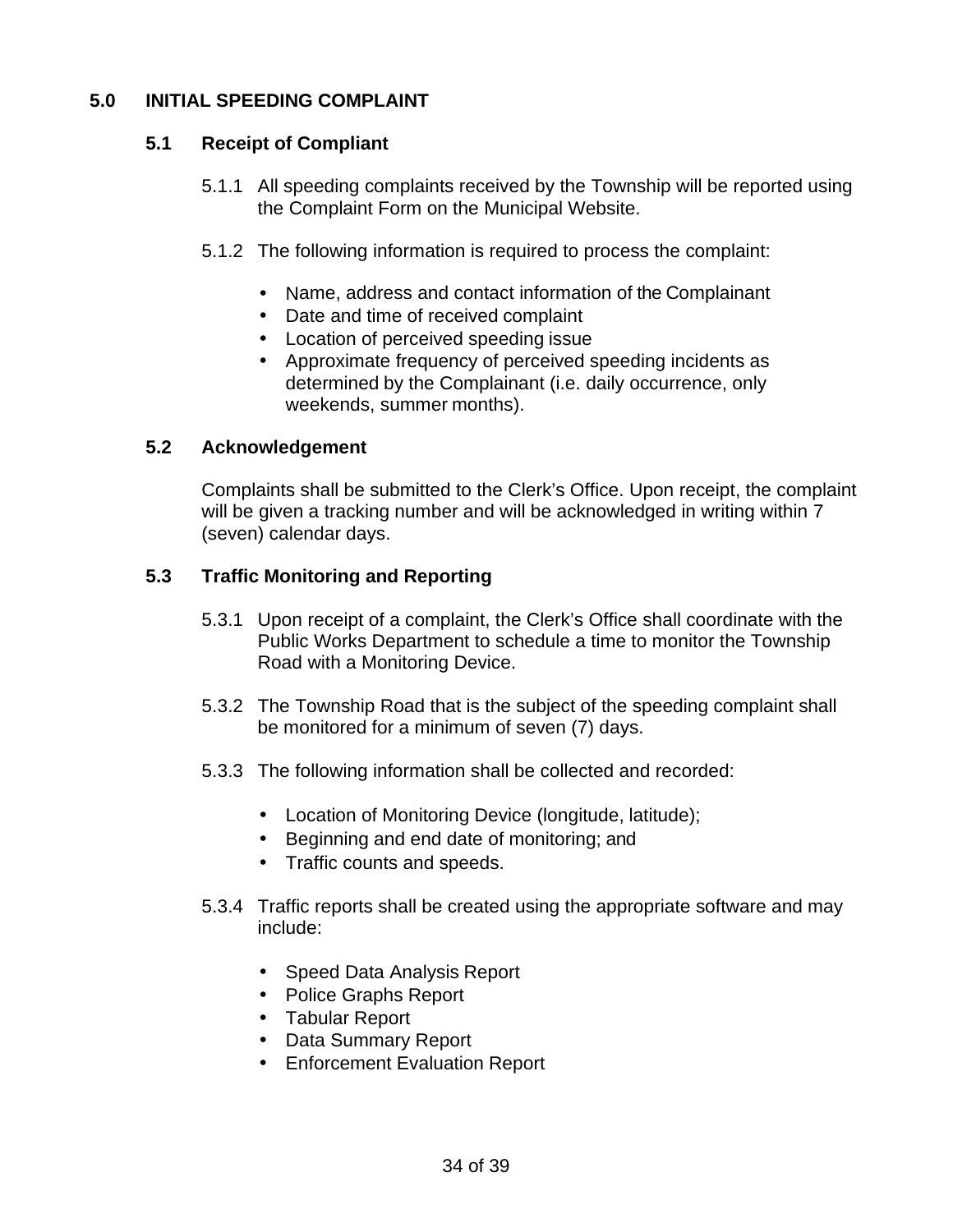# **5.4 Communication of Findings**

5.4.1 The results of the monitoring will determine the next steps to be taken. Scenario 1 and 2 below define the possible outcomes of the monitoring:

## Scenario 1:

If a Speeding Concern is not identified, no further action will be taken.

## Scenario 2:

If a Speeding Concern is identified, all traffic monitoring reports shall be sent to the OPP for review and enforcement-based considerations. Members of the Tay Valley Police Services Board will also be copied on the communication to the OPP.

- 5.4.2 For areas identified as a Speeding Concern, the OPP will report the outcome of enforcement initiatives to the Municipality.
- 5.4.3 Under both scenarios, the Complainant will be notified and offered copies of the traffic monitoring reports generated. The notification shall contain a summary of the measures taken and the decisions that have been made as a result of the complaint. The complaint will then be considered closed.
- 5.4.4 The traffic monitoring reports shall be valid for a six (6) month period.
- 5.4.5 Additional Complaints for the same section of road within the six (6) month period shall be forwarded the notification and traffic monitoring reports generated by the original Complaint.

# **6.0 SUBSEQUENT SPEEDING COMPLAINT**

# **6.1 Receipt of Complaint**

6.1.1 If a second speeding complaint is received after the expiry of the six (6) month period, the Monitoring Device will be deployed again subject to Sections 5.3.2, 5.3.3 and 5.3.4.

# **6.2 Communication of Findings**

6.2.1 The results of the monitoring will determine the next steps to be taken. Scenario 1 and 2 below define the possible outcomes of the monitoring:

# Scenario 1:

If a Speeding Concern is not identified, no further action will be taken.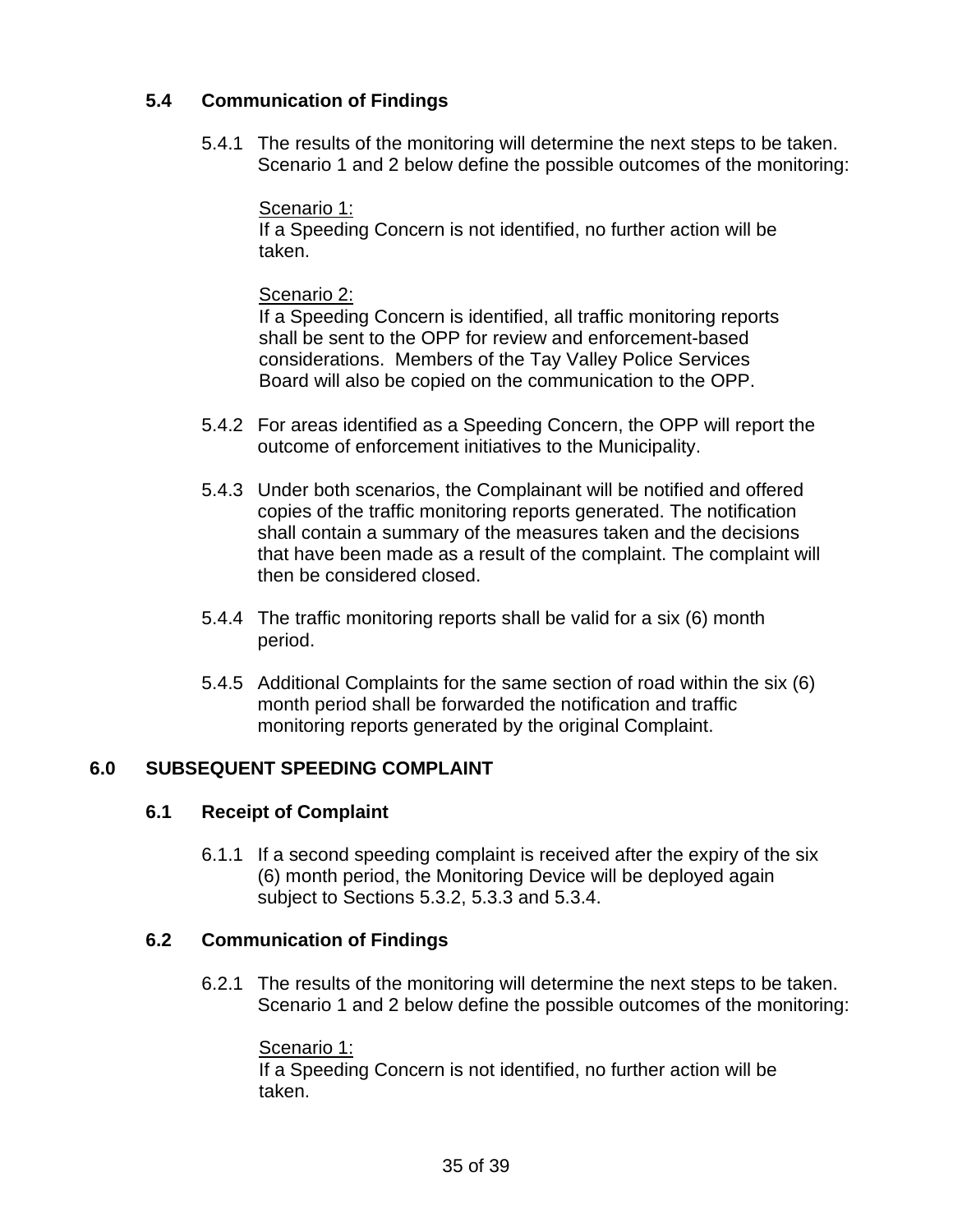## Scenario 2:

If a Speeding Concern is identified, a resource-based approach will be utilized with such measures as:

- the deployment of the Monitoring Device as a mitigation measure  $\mathbf{r}$ for a minimum of two (2) weeks and a maximum of four (4) weeks; and
- review by the OPP of all information and reports related to the Speeding Concern to determine additional enforcement-based considerations; and
- $\mathcal{L}^{\text{max}}$ other measures as they become available may also be considered by the Public Works Department.
- 6.2.2 For areas identified as a Speeding Concern, once additional enforcement initiatives have been undertaken the OPP will report the outcome to the Municipality.
- 6.2.3 Under both scenarios, the Complainant will be notified and offered copies of the traffic monitoring reports generated. The notification shall contain a summary of the measures taken and the decisions that have been made as a result of the complaint. The complaint will then be considered closed.
- 6.2.4 The traffic monitoring reports shall be valid for a six (6) month period.
- 6.2.5 Additional Complaints for the same section of road within the six (6) month period shall be forwarded the notification and traffic monitoring reports generated by the original Complaint.

# **7.0 THIRD SPEEDING COMPLAINT**

# **7.1 Receipt of Complaint**

7.1.1 If a third speeding complaint is received after the expiry of the second six (6) month period, the Monitoring Device will be deployed again subject to Sections 5.3.2, 5.3.3 and 5.3.4.

#### **7.2 Communication of Findings**

7.2.1 The results of the monitoring will determine the next steps to be taken. Scenario 1 and 2 below define the possible outcomes of the monitoring:

#### Scenario 1:

If a Speeding Concern is not identified, no further action will be taken.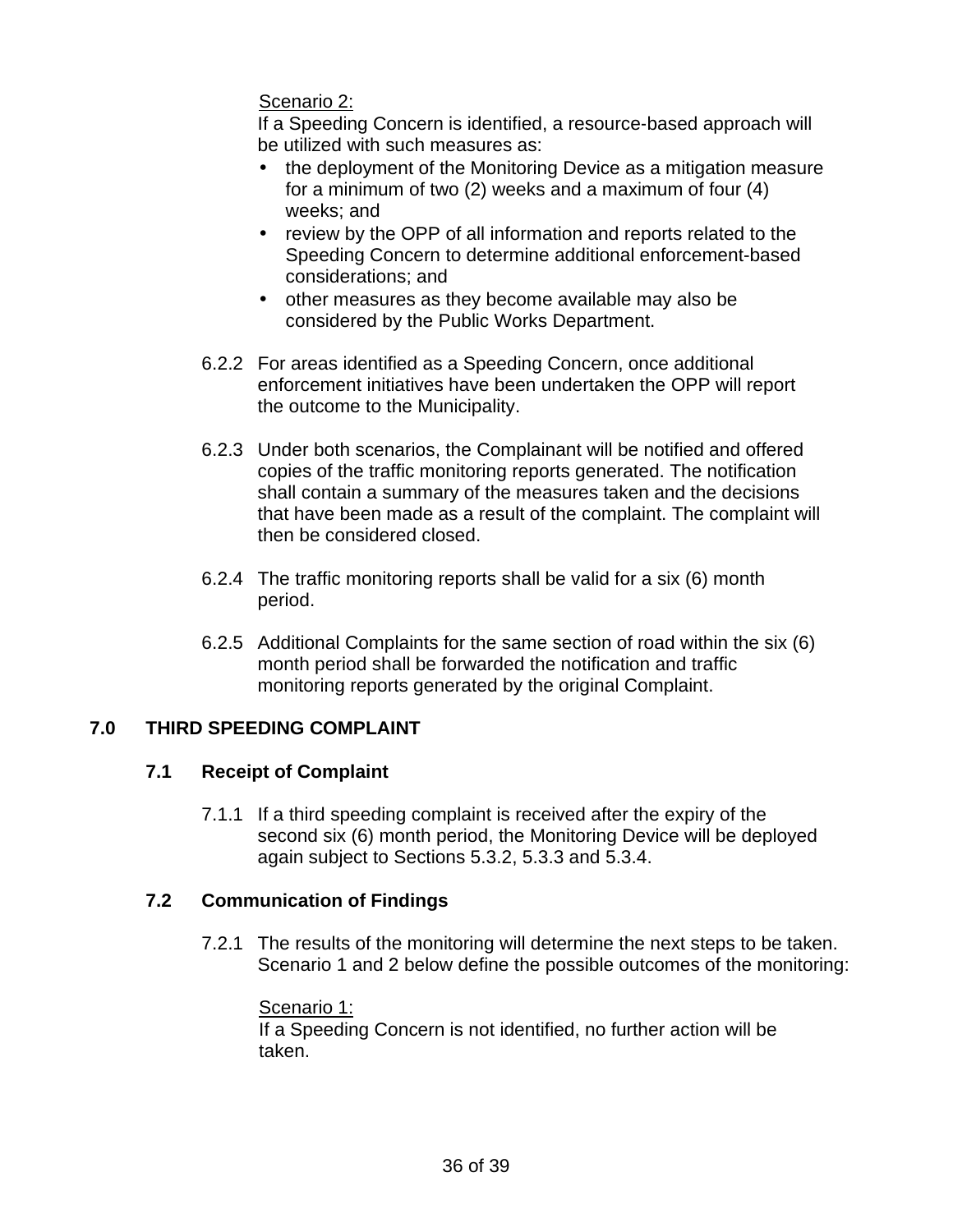Scenario 2:

If a Speeding Concern is identified, The Public Works Manager shall consider various traffic calming measures for Council consideration (i.e. speed limit reduction, signage, physical traffic calming equipment, design related mitigations, or other engineering or legislative options available to Council). In consultation with the Police Services Board, the Public Works Manager shall prepare a report to Council with a recommendation on the next steps to be taken.

7.2.2 Under both scenarios, the Complainant will be notified and offered copies of the traffic monitoring reports generated. The notification shall contain a summary of the measures taken and the decisions that have been made as a result of the complaint. The complaint will then be considered closed.

# **8.0 RECORDS MANAGEMENT AND PRIVACY**

All records relating to the complaint shall be maintained in accordance with the Municipality's record retention schedule.

During the complaints process, all Municipal employees shall adhere to all applicable legislation regarding privacy in accordance with the *Municipal Freedom of Information and Protection of Privacy Act* (MFIPPA). Complainants should be aware that certain circumstances may indirectly identify them during an investigation.

# **9.0 ACCOUNTABILITY FRAMEWORK**

The Clerk is responsible for ensuring compliance with this policy.

#### **10.0 POLICY REVIEW**

This policy shall be reviewed as required.

# **11.0 REFERENCES**

**Forms** Complaint Form

# **Policies and Procedures/Documents**

Complaint Policy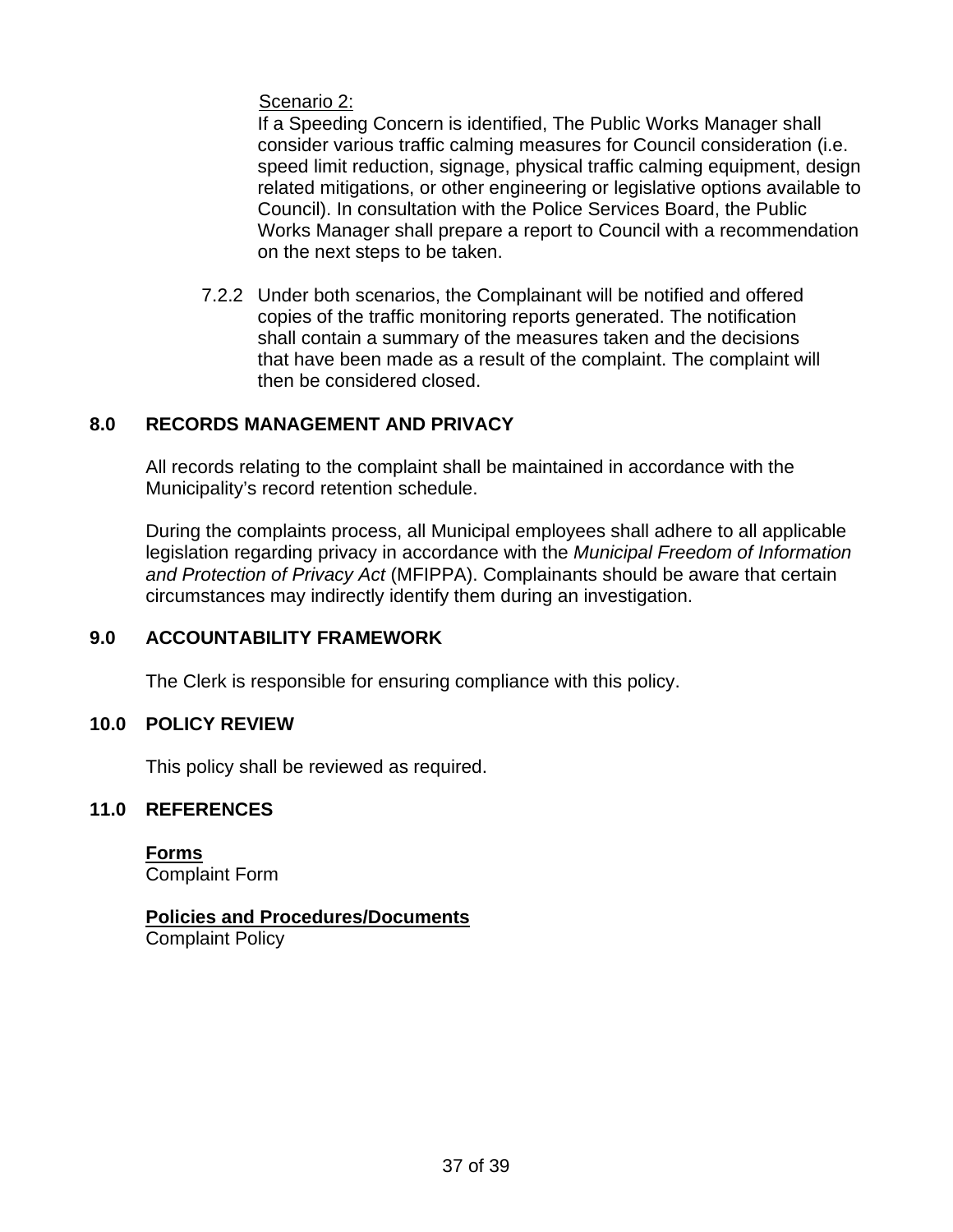# **BY-LAW NO. 2022-005**

#### <span id="page-37-0"></span>**A BY-LAW TO CONFIRM THE PROCEEDINGS OF THE COUNCIL OF THE CORPORATION OF TAY VALLEY TOWNSHIP AT ITS MEETING HELD ON MARCH 22ND, 2022**

**WHEREAS,** Section 5 of *the Municipal Act, 2001,* S.O. 2001, c.25, as amended, provides that the powers of a municipality shall be exercised by its council;

**AND WHEREAS,** Section 9 of *the Municipal Act, 2001,* S.O. 2001, c.25, as amended, provides that a municipality has the capacity, rights, powers and privileges of a natural person for the purpose of exercising its authority under the Municipal Act or any other Act;

**AND WHEREAS,** Section 5(3), provides that a municipal power, including a municipality's capacity, rights, powers and privileges under Section 9, shall be exercised by by-law unless the municipality is specifically authorized to do otherwise;

**AND WHEREAS,** it is deemed expedient that the proceedings of the Council of the Corporation of Tay Valley Township at its meeting be confirmed and adopted by By-Law;

**NOW THEREFORE BE IT RESOLVED THAT,** the Council of the Corporation of Tay Valley Township enacts as follows:

# **1. GENERAL REGULATIONS**

- **1.1 THAT,** the actions of the Council of the Corporation of Tay Valley Township at its meeting held on the 22<sup>nd</sup> day of March, 2022 in respect of each motion and resolution passed and other action taken by the Council of the Corporation of Tay Valley Township at its meeting is hereby adopted and confirmed as if all such proceedings were expressly embodied in this By-Law.
- **1.2 THAT,** the Reeve and Proper Signing Official of the Corporation of Tay Valley Township are hereby authorized and directed to do all things necessary to give effect to the action of the Council of the Corporation of Tay Valley Township referred to in the preceding section hereof.
- **1.3 THAT,** the Reeve and/or Deputy Reeve and Clerk and/or Deputy Clerk are hereby authorized and directed to execute all documents necessary in that behalf and to affix thereto the Seal of the Corporation of Tay Valley Township.